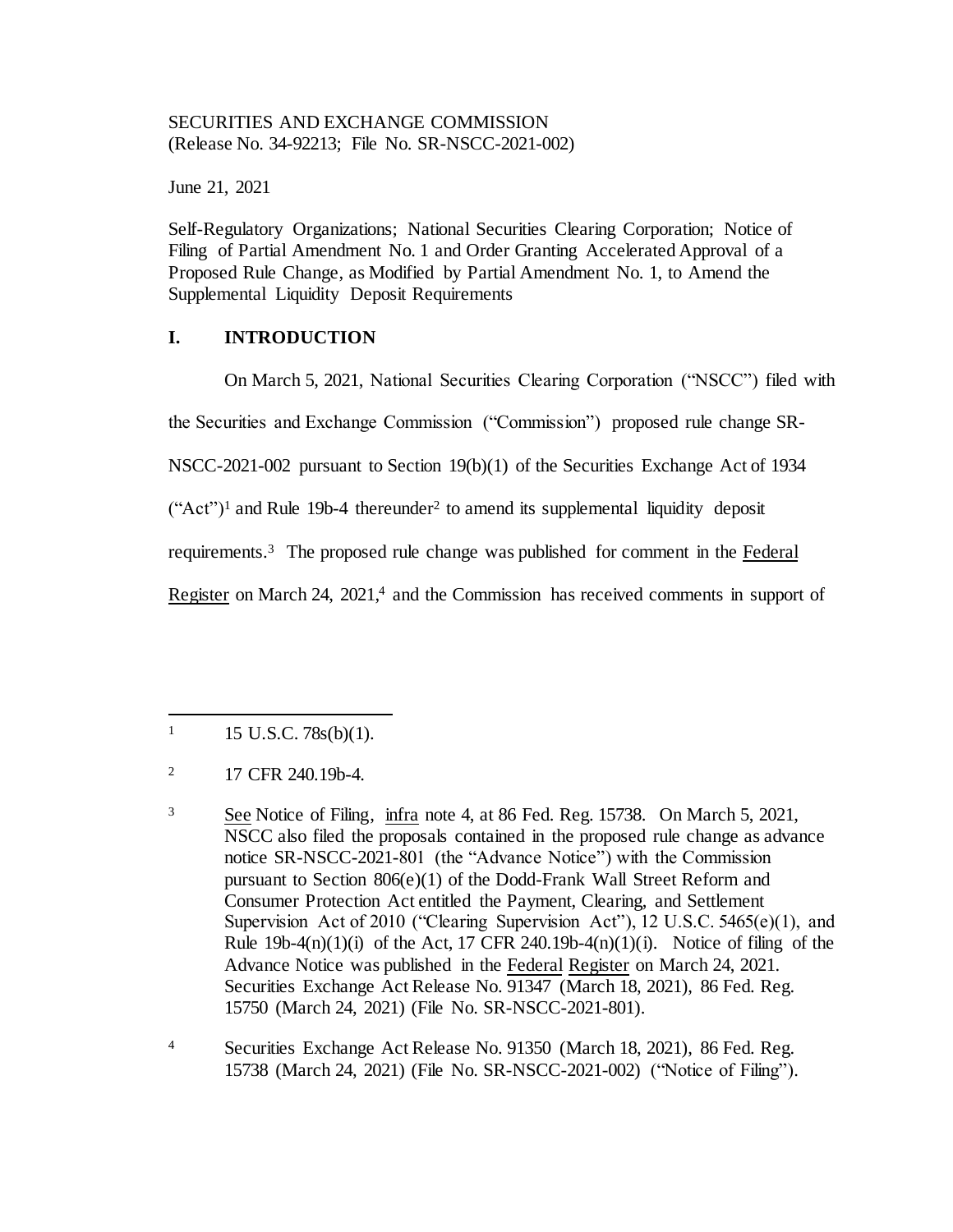the changes proposed therein.<sup>5</sup> On May 7, 2021, pursuant to Section 19(b)(2) of the Act,<sup>6</sup> the Commission designated a longer period within which to approve, disapprove, or institute proceedings to determine whether to approve or disapprove the proposed rule change.<sup>7</sup> On June 17, 2021, NSCC filed Partial Amendment No. 1 to the proposed rule change, which provided additional description of the proposed rule change and did not change the substance of the proposed rule change, as discussed in more detail in Section II.D below. The Commission is publishing this notice to solicit comments on Partial Amendment No. 1 from interested persons and, for the reasons discussed below, is approving the proposed rule change, as modified by Partial Amendment No. 1 (hereinafter, "Proposed Rule Change"), on an accelerated basis.

### **II. DESCRIPTION OF THE PROPOSED RULE CHANGE**

#### **A. Background**

As a central counterparty ("CCP"),<sup>8</sup> NSCC occupies an important role in the securities settlement system by interposing itself between counterparties to financial transactions, becoming the buyer to each seller and seller to each buyer to ensure the performance of the contract, thereby reducing the risk faced by its Members<sup>9</sup> and

<sup>5</sup> Comments are available at [https://www.sec.gov/comments/sr-nscc-2021-](https://www.sec.gov/comments/sr-nscc-2021-002/srnscc2021002.htm) [002/srnscc2021002.htm.](https://www.sec.gov/comments/sr-nscc-2021-002/srnscc2021002.htm) To date, the comments received generally support the proposal.

 $6$  15 U.S.C. 78s(b)(2).

<sup>7</sup> Securities Exchange Act Release No. 91788 (May 7, 2021), 86 Fed. Reg. 26112 (May 12, 2021) (File No. SR-NSCC-2021-002).

<sup>8</sup> 17 CFR 240.17Ad-22(a)(1).

<sup>&</sup>lt;sup>9</sup> Capitalized terms not defined herein are defined in NSCC's Rules and Procedures ("Rules"), available at [http://dtcc.com/~/media/Files/Downloads/legal/rules/nscc\\_rules.pdf.](http://dtcc.com/~/media/Files/Downloads/legal/rules/nscc_rules.pdf)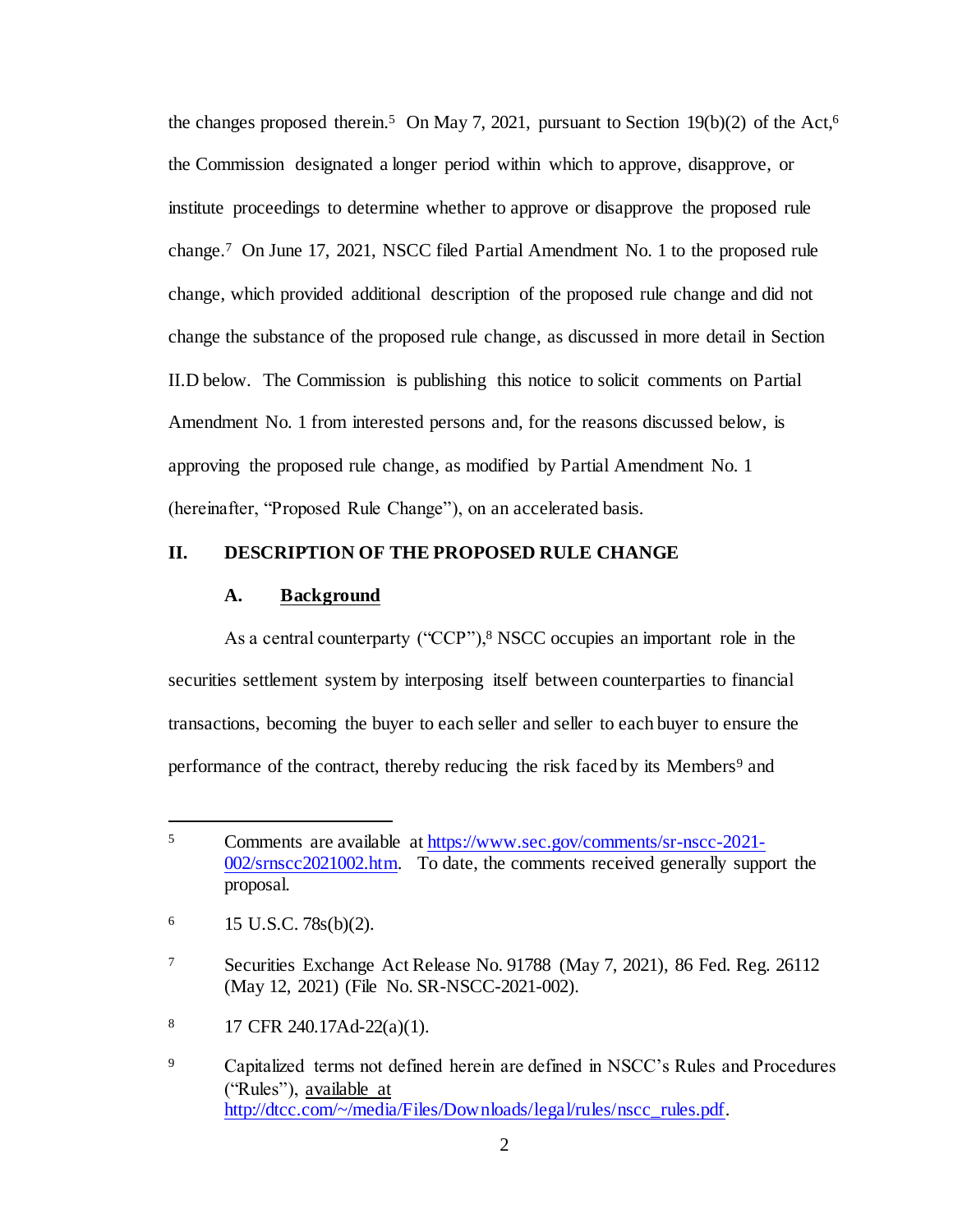contributing to global financial stability. NSCC's liquidity risk management plays an integral part in NSCC's ability to perform its role as a CCP. If a Member defaults, NSCC, as a CCP, would need to complete settlement of guaranteed transactions on the failing Member's behalf from the date of default through the remainder of the settlement cycle (currently two days for securities that settle on a regular way basis in the U.S. markets). To do so, and to meet its related regulatory requirements, NSCC seeks to maintain sufficient liquid resources in order to meet the potential funding required to settle outstanding transactions of a defaulting Member in a timely manner, as well as to hold qualifying liquid resources sufficient to meet its minimum liquidity resource requirement in each relevant currency for which it has payment obligations owed to its Members.<sup>10</sup>

NSCC has a number of default liquidity resources that it considers to be qualifying liquid resources for the purposes of Rule  $17Ad-22(a)(14).$ <sup>11</sup> These resources include: (1) cash deposits to the NSCC Clearing Fund;<sup>12</sup> (2) the proceeds of the issuance

l

<sup>12</sup> See Rule 4 (Clearing Fund) and Procedure XV (Clearing Fund Formula and Other Matters) of the Rules, supra note 9.

<sup>10</sup> See Securities Exchange Act Release No. 82377 (December 21, 2017), 82 Fed. Reg. 61617 (December 28, 2017) (File Nos. SR-DTC-2017-004; SR-FICC-2017- 008; SR-NSCC-2017-005) (approving NSCC's Liquidity Risk Management Framework).

<sup>11</sup> See Notice of Filing, supra note 4, at 15738-39. Qualifying liquid resources include, among other things: cash held either at the central bank of issue or at creditworthy commercial banks, and assets that are readily available and convertible into cash through prearranged funding arrangements, such as committed arrangements without material adverse change provisions, including lines of credit, foreign exchange swaps, and repurchase agreements. 17 CFR 240.17Ad-22(a)(14).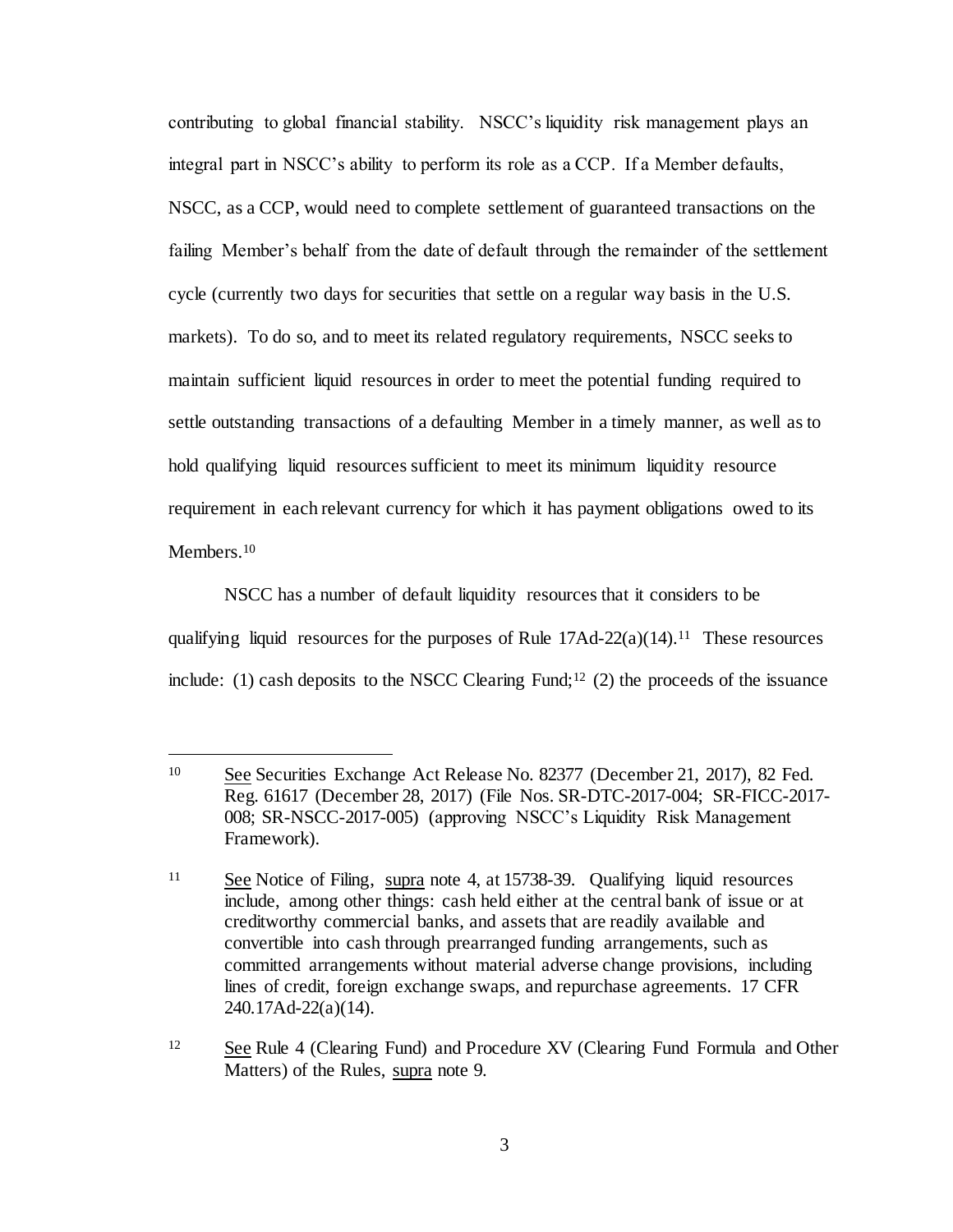and private placement of (a) short-term, unsecured notes in the form of commercial paper and extendable notes ("Commercial Paper Program"),<sup>13</sup> and (b) term debt ("Term Debt Issuance");<sup>14</sup> (3) cash that would be obtained by drawing on NSCC's committed 364-day credit facility with a consortium of banks ("Line of Credit");<sup>15</sup> and (4) supplemental liquidity deposits, collected pursuant to NSCC Rule 4(A), as discussed further below.<sup>16</sup>

### **B. Current Rules Relating to Supplemental Liquidity Deposits**

Currently, NSCC only collects supplemental liquidity deposits during monthly options expiry periods in order to cover the heightened liquidity exposure resulting from increased trading activity around options expiration.<sup>17</sup> NSCC only collects supplemental liquidity deposits from its 30 largest Members or group of affiliated Members (hereinafter, "Providers").<sup>18</sup> NSCC calculates each Provider's supplemental liquidity

<sup>&</sup>lt;sup>13</sup> See Securities Exchange Act Release Nos. 75730 (August 19, 2015), 80 Fed. Reg. 51638 (August 25, 2015) (File No. SR-NSCC-2015-802); 82676 (February 9, 2018), 83 Fed. Reg. 6912 (February 15, 2018) (File No. SR-NSCC-2017-807).

<sup>14</sup> See Securities Exchange Act Release No. 88146 (February 7, 2020), 85 Fed. Reg. 8046 (February 12, 2020) (File No. SR-NSCC-2019-802).

<sup>15</sup> See Securities Exchange Act Release No. 80605 (May 5, 2017), 82 Fed. Reg. 21850 (May 10, 2017) (File Nos. SR-DTC-2017-802; SR-NSCC-2017-802).

<sup>&</sup>lt;sup>16</sup> See Rule 4(A) (Supplemental Liquidity Deposits) of the Rules, supra note 9. See also Securities Exchange Act Release Nos. 70999 (December 5, 2013), 78 Fed. Reg. 75413 (December 11, 2013) (File No. SR-NSCC-2013-02); 71000 (December 5, 2013), 78 Fed. Reg. 75400 (December 11, 2013) (File No. SR-NSCC-2013-802).

 $17$  See Rule 4(A), supra note 9. NSCC defines the duration of the options expiry periods in its Rules, which typically runs from the third Friday of the month to the following Tuesday. See id.

<sup>&</sup>lt;sup>18</sup> See Section 2 of Rule  $4(A)$ , supra note 9. NSCC may use a Provider's supplemental liquidity deposit to satisfy a loss or liability arising only from that Provider's default on its obligations to NSCC. Supplemental liquidity deposits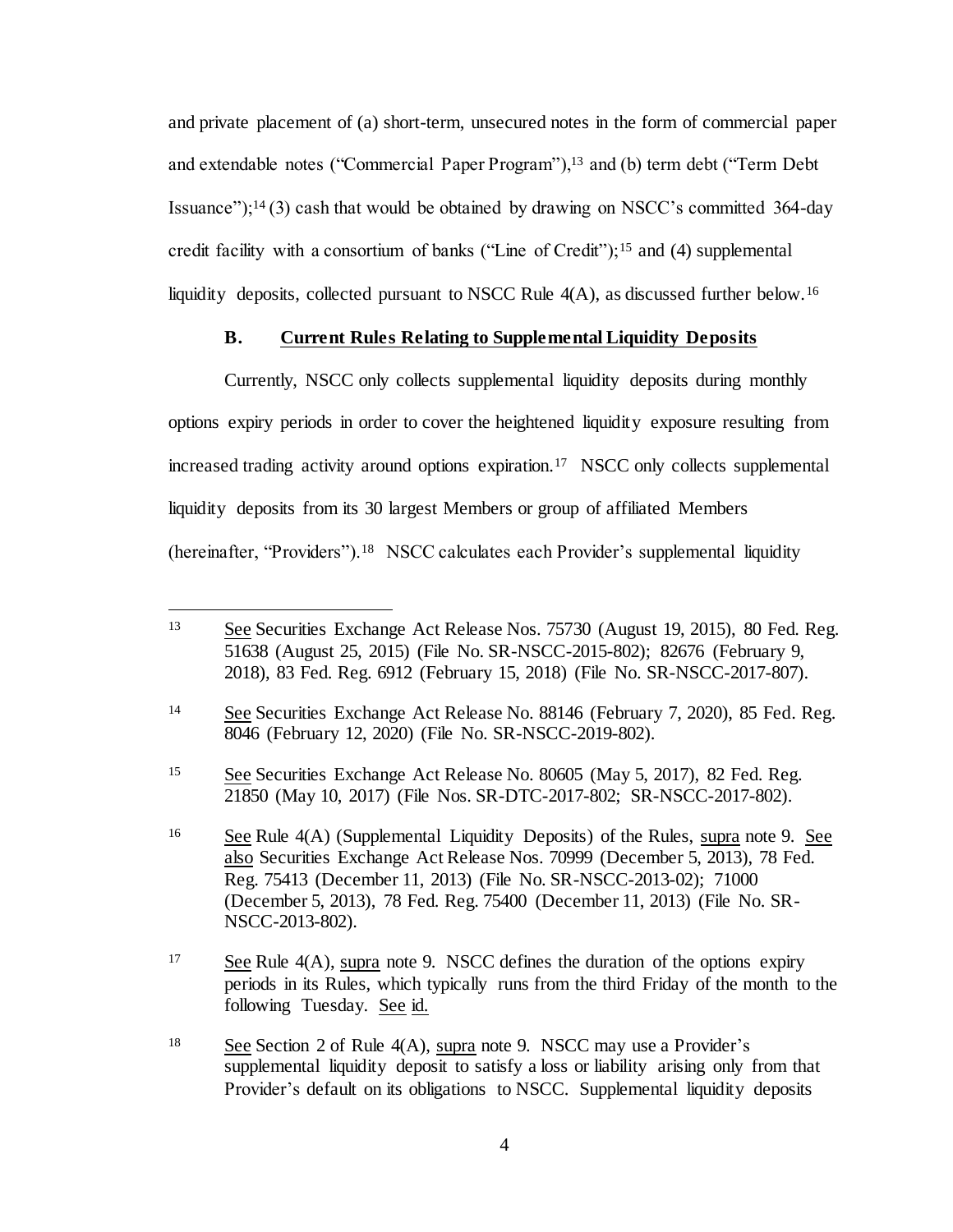obligation for an upcoming options expiry period using an estimate based on NSCC's highest liquidity need and the Provider's settlement activity during the prior 24-months.<sup>19</sup> Providers, in turn, must fund their supplemental liquidity obligations two business days prior to the start of the options expiry period, which NSCC will return seven business days after the end of that period.<sup>20</sup>

In order to ensure NSCC maintains adequate liquidity resources throughout the options expiry period, Providers may voluntarily prefund additional supplemental liquidity deposits at the start of the period, if it anticipates increases in its trading activity, compared to its historical activity, will create a liquidity shortfall at NSCC.<sup>21</sup> In the event a Provider fails to provide adequate voluntary prefunded deposits, NSCC may require the Provider to fund additional supplemental liquidity deposits if NSCC experiences a resulting liquidity shortfall,<sup>22</sup> which NSCC may hold for up to 90 days.<sup>23</sup> The 90-day lock-up incentivizes Providers to voluntarily prefund their supplemental liquidity deposits in order to ensure NSCC maintains adequate liquidity resources throughout the options expiry period.

j

are not otherwise subject to NSCC's Loss Allocation Waterfall. See Section 13(c) of Rule  $4(A)$ , supra note 9.

<sup>&</sup>lt;sup>19</sup> See Section 2 of Rule  $4(A)$ , supra note 9. Typically, NSCC performs this calculation, at the latest, one week prior to the start of the options expiry period.

<sup>&</sup>lt;sup>20</sup> See Sections 4 and 9 of Rule  $4(A)$ , supra note 9.

<sup>&</sup>lt;sup>21</sup> See Section 2 of Rule  $4(A)$ , supra note 9. See also, Notice of Filing, supra note 4, at 15739.

<sup>&</sup>lt;sup>22</sup> See Section 7 of Rule  $4(A)$ , supra note 9.

<sup>23</sup> See Section 10 of Rule 4(A), supra note 9.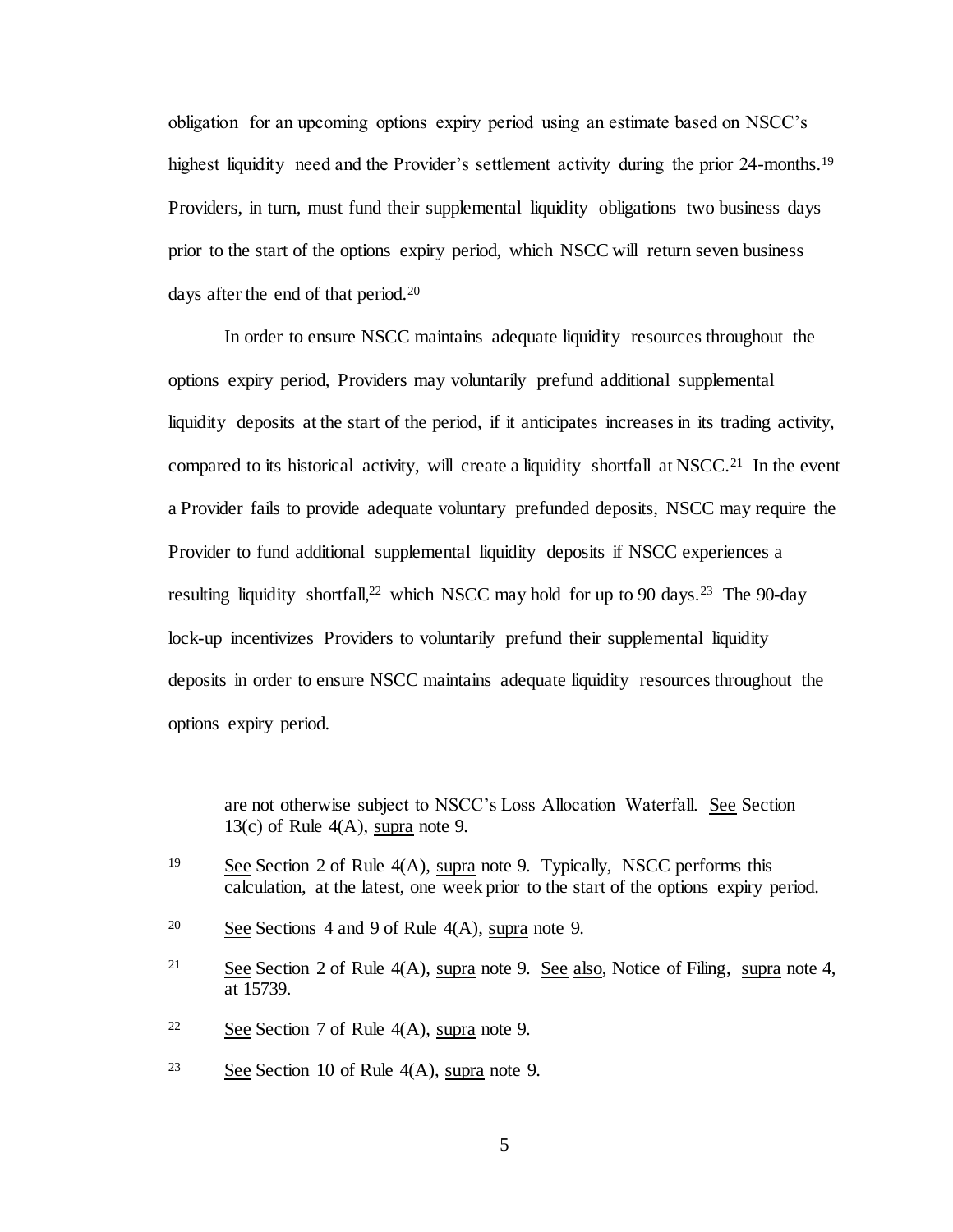# **C. Proposed Changes to the Rules Relating to Supplemental Liquidity Deposits**

As discussed above, NSCC may only collect supplemental liquidity deposits during monthly options expiry periods under its current Rules.<sup>24</sup> However, NSCC can face sudden liquidity shortfalls on any business day, not just those business days that fall within monthly options expiry periods, particularly during volatile market conditions unrelated to options expiration.<sup>25</sup> To address this issue, NSCC proposes to change the frequency at which it may collect supplemental liquidity deposits to each business day, based on a daily calculation. This proposed approach to collecting supplemental liquidity deposits should allow NSCC to respond quickly to any sudden liquidity shortfalls arising from a Provider's activity, regardless of when those shortfalls occur.

NSCC also proposes the ability to collect supplemental liquidity deposits on an intraday basis in certain instances where sudden intraday increases in liquidity risk justify shortening the amount of time NSCC is exposed to that risk, including a mandatory intraday collection in connection with monthly options expiry periods. Moreover, NSCC proposes to eliminate the up to 90 day lock-up period of certain supplemental liquidity deposits. Additionally, NSCC proposes an alternative pro rata daily calculation in the rare event its regular daily calculation would inadvertently result in collecting supplement liquidity deposits from multiple Providers that, taken together, would significantly exceed NSCC's liquidity needs on that day.

<sup>&</sup>lt;sup>24</sup> The description that follows is excerpted from the Notice of Filing, supra note 4.

<sup>25</sup> See Notice of Filing, supra note 4, at 15740.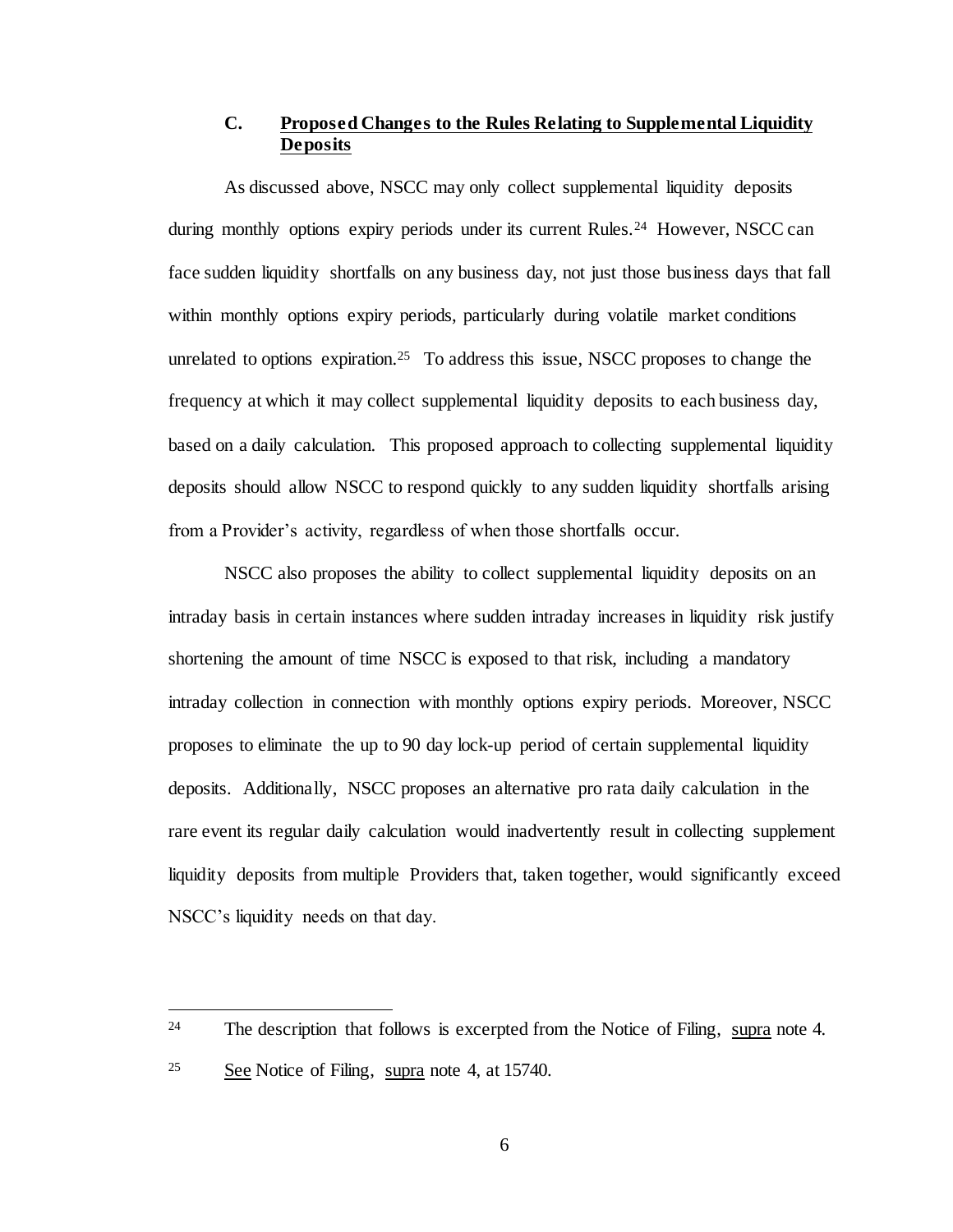#### **1. Proposed Daily Calculation of Supplemental Liquidity Deposits**

A Provider<sup>26</sup> will be obligated to provide a supplemental liquidity deposit on each business day in which its settlement activity causes a liquidity shortfall at NSCC.<sup>27</sup> NSCC will provide a notice to each Provider of the amount of its supplemental liquidity deposit, which the Provider will be required to fund within one hour of such notice.<sup>28</sup> NSCC proposes to return supplemental liquidity deposits on the next business day,<sup>29</sup>

<sup>26</sup> Under the proposal, Providers will continue to be the 30 largest Members or group of affiliated Members, but NSCC proposes to simplify how it determines the 30 Providers in order to provide greater transparency and predictability in its determination. The 30 Providers will be determined daily and will be based on the Provider's settlement activity during the prior 24-months. NSCC's determination will no longer require a calculation of liquidity exposures the Providers presented to NSCC based on NSCC's qualifying liquid resources throughout a 24 month lookback period. NSCC will continue to make available to each Member daily information on NSCC's liquidity need based on that Member's settlement activity on the previous business day.

<sup>&</sup>lt;sup>27</sup> A liquidity shortfall will arise if NSCC's daily liquidity need exceeds its qualifying liquid resources, assuming stressed market conditions. NSCC will continue to apply stress scenarios in determining its total qualifying liquid resources in order to anticipate market conditions that could cause those resources to be unavailable on that day. Because the daily calculation will be done at the start of each business day, it will be based on the qualifying liquid resources available to NSCC as of the end of the prior business day.

<sup>28</sup> NSCC's proposed timing would mirror the current requirement that is applied to its Members' Required Fund Deposits (i.e., margin), which is also calculated and collected daily, and must be funded within one hour of demand. NSCC expects to deliver notification of Provider obligations by around 8:30 AM ET each business day, with deposits required by no later than 9:30 AM ET. See Notice of Filing, supra note 4, at 15741.

<sup>29</sup> Because NSCC would recalculate supplemental liquidity deposits daily, NSCC will no longer need to hold deposits for the extended periods under its current Rules. See Notice of Filing, supra note 4, at 15742.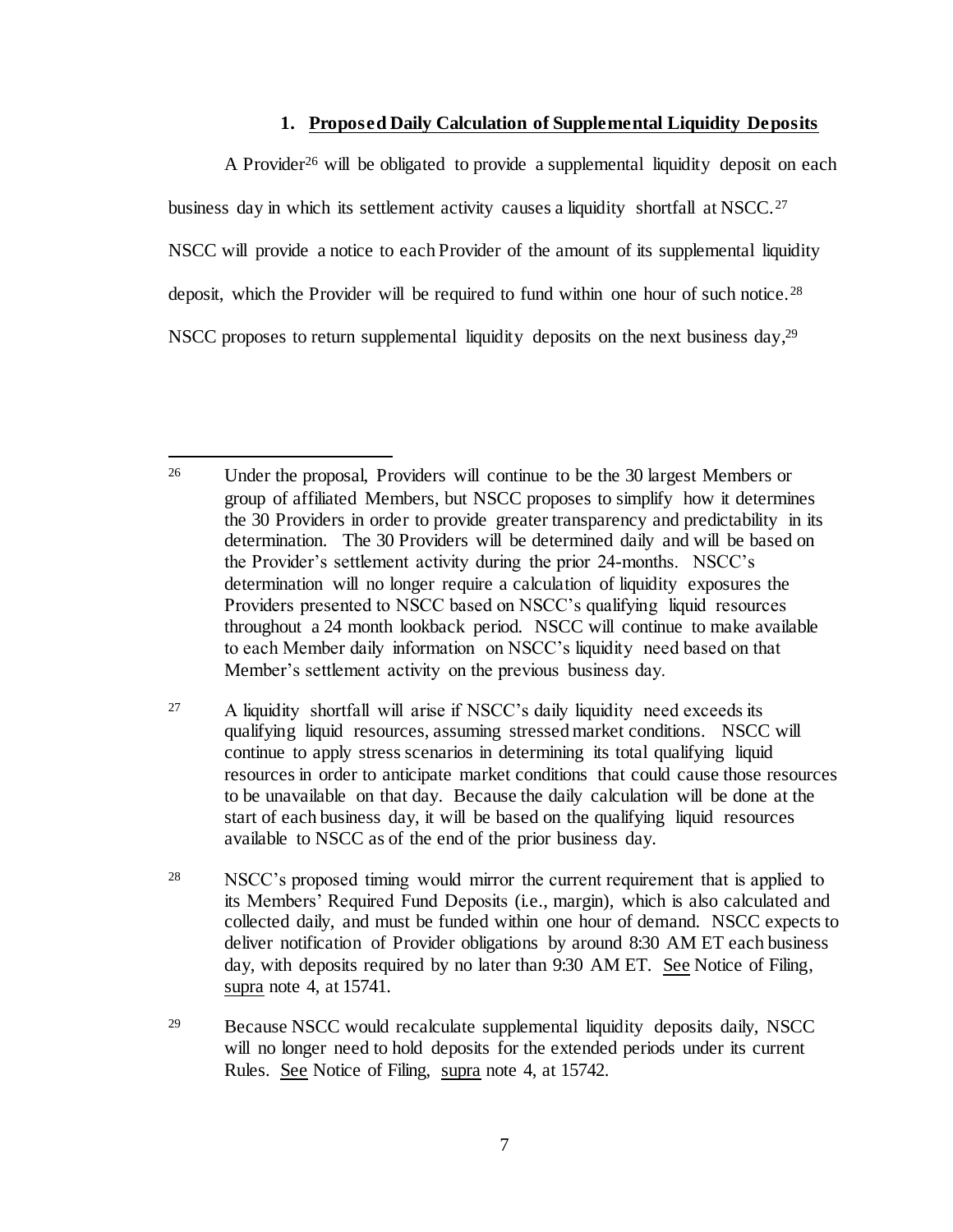except in certain circumstances as described in greater detail in Section II.C.4. below.

NSCC states that, under its proposed calculation, it will no longer need to estimate its liquidity need for a Provider's expected settlement activity based on the Provider's historical settlement activity.<sup>30</sup> Instead, each Provider's deposit will be calculated based on NSCC's actual liquidity need based on the Provider's daily settlement activity in the event the Provider defaulted on that day, which NSCC believes will provide both NSCC and Providers with a more reliable measure of the liquidity risks posed to NSCC.<sup>31</sup>

NSCC provided the Commission with the results of an impact study comparing the proposal against the observed regulatory liquidity needs and NSCC's qualifying liquid resources available during the period from 2016 through 2020. The study assessed both pro-forma and hypothetical impacts of the proposal under various liquidity scenarios. The study also analyzed historical trends including the average composition and rankings of the top 30 Providers at NSCC during the 2016 to 2020 period. Based on the pro-forma/hypothetical impact as well analysis of the top Providers, the study's results generally indicate that the proposal would continue to allow NSCC to meet its regulatory liquidity obligations, and the largest Members would continue to be the ones affected by supplemental liquidity obligations.<sup>32</sup>

<sup>30</sup> See Notice of Filing, supra note 4, at 15740.

<sup>31</sup> See id. at 15740-41.

<sup>32</sup> See id. at 15744. NSCC further states that if its other qualifying liquid resources materially decrease, it would expect to see an increase in both number and amount of supplemental liquidity obligations that Providers would have been required to fund under the proposed rule. See id. at 15744.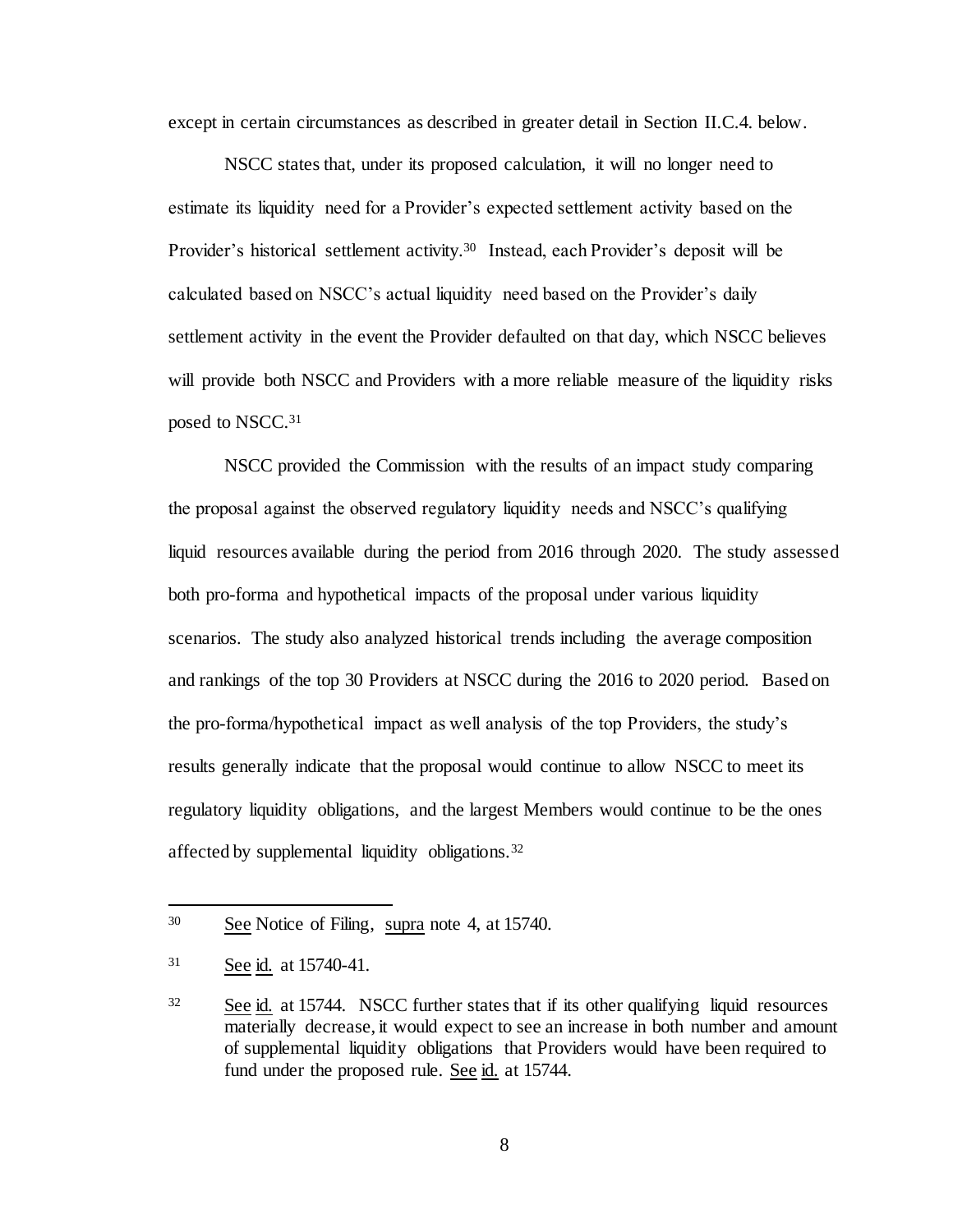#### **2. Proposed Intraday Supplemental Liquidity Calls**

NSCC also proposes to establish intraday supplemental liquidity calls, which are intended to allow NSCC to calculate and collect additional supplemental liquidity deposits on an intraday basis if a Provider's increased daily activity levels or projected settlement activity causes a NSCC liquidity shortfall during a given day.<sup>33</sup> NSCC believes the proposed intraday supplemental liquidity calls will help to mitigate increased liquidity exposures presented to NSCC on an intraday basis in specified circumstances, as discussed further below.<sup>34</sup>

### **i. Proposed Mandatory Intraday Supplemental Liquidity Call During Options Expiry Periods**

First, NSCC proposes to establish a mandatory monthly intraday supplemental liquidity call that is calculated and collected, when applicable, on the first business day (typically a Friday) of an options expiry period.<sup>35</sup> A Provider's mandatory intraday supplemental liquidity call will be the difference between, on the one hand, NSCC's qualifying liquid resources and, on the other hand, NSCC's daily liquidity need based on the Provider's settlement activity at the start of the business day, recalculated to account for both the Provider's actual settlement activity submitted to NSCC over the course of the day, and the Provider's projected settlement activity in stock options expected to be

<sup>33</sup> The alternative pro rata calculation described in Section II.C.3 below would not apply to an intraday supplemental liquidity call.

<sup>34</sup> See Notice of Filing, supra note 4, at 15741.

<sup>35</sup> NSCC will retain how it defines the duration of the options expiry periods in its Rules. See supra note 17.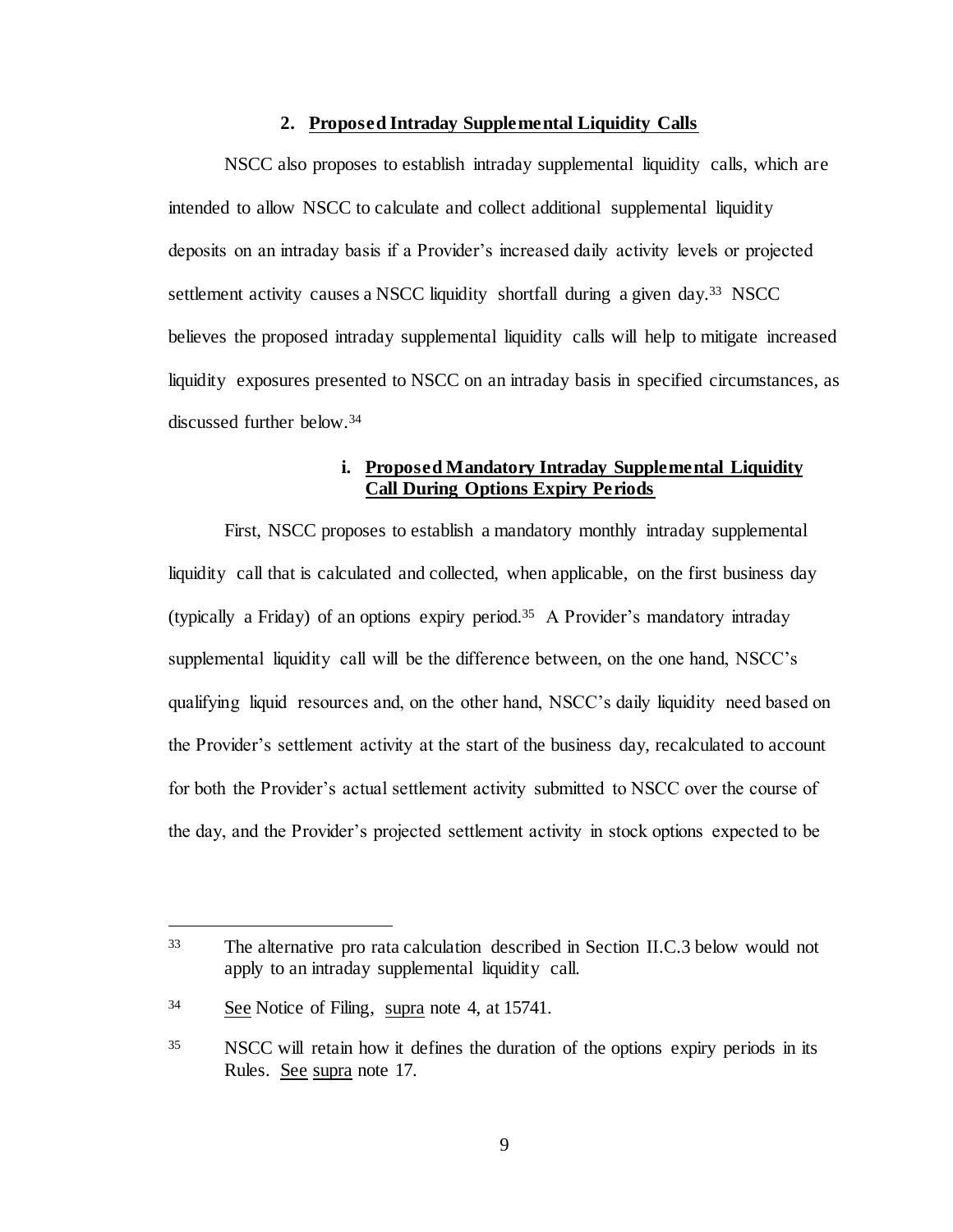submitted to NSCC.<sup>36</sup> Because NSCC's recalculated daily liquidity need will not factor in late day trades or other off-setting settlement activity,  $37$  NSCC proposes to adjust its re-calculated daily liquidity need using an estimated netting percentage based on each Provider's average percentage of netting from its off-setting settlement activity observed over the prior 24 months. NSCC states that the actual settlement activity flowing into NSCC for cash settlement of stocks underlying expiring options is typically lower than the projected settlement activity NSCC receives from OCC on the Thursday before the start of the options expiry period due to late day offsetting trades in stock options on that Friday; therefore, applying this netting percentage should more accurately reflect the actual liquidity exposures that will be presented to NSCC from the Providers.<sup>38</sup>

Moreover, NSCC proposes to eliminate the up to 90 day lock-up period of certain supplemental liquidity deposits. NSCC will no longer need to hold these deposits for longer periods because NSCC proposes to use the daily calculation and collection of

<sup>38</sup> See Notice of Filing, supra note 4, at 15741.

<sup>36</sup> Each business day, NSCC receives information regarding projected settlement activity from The Options Clearing Corporation ("OCC") pursuant to a Stock and Futures Settlement Agreement. That agreement provides for the clearance and settlement of exercises and assignments of options on eligible securities or the maturity of eligible stock futures contracts through NSCC. See Securities Exchange Act Release No. 81260 (July 31, 2017), 82 Fed. Reg. 36484 (August 4, 2017) (File Nos. SR-NSCC-2017-803; SR-OCC-2017-804). In this case, the recalculation will be based on the data NSCC receives from OCC late Thursday.

<sup>37</sup> See Notice of Filing, supra note 4, at 15741. For example, an affiliated Member may be entitled, under NSCC Rules, to liquidity credits based the trading activity of its affiliates, who are also Members, in order to determine NSCC's net liquidity exposure from the affiliated family of Members.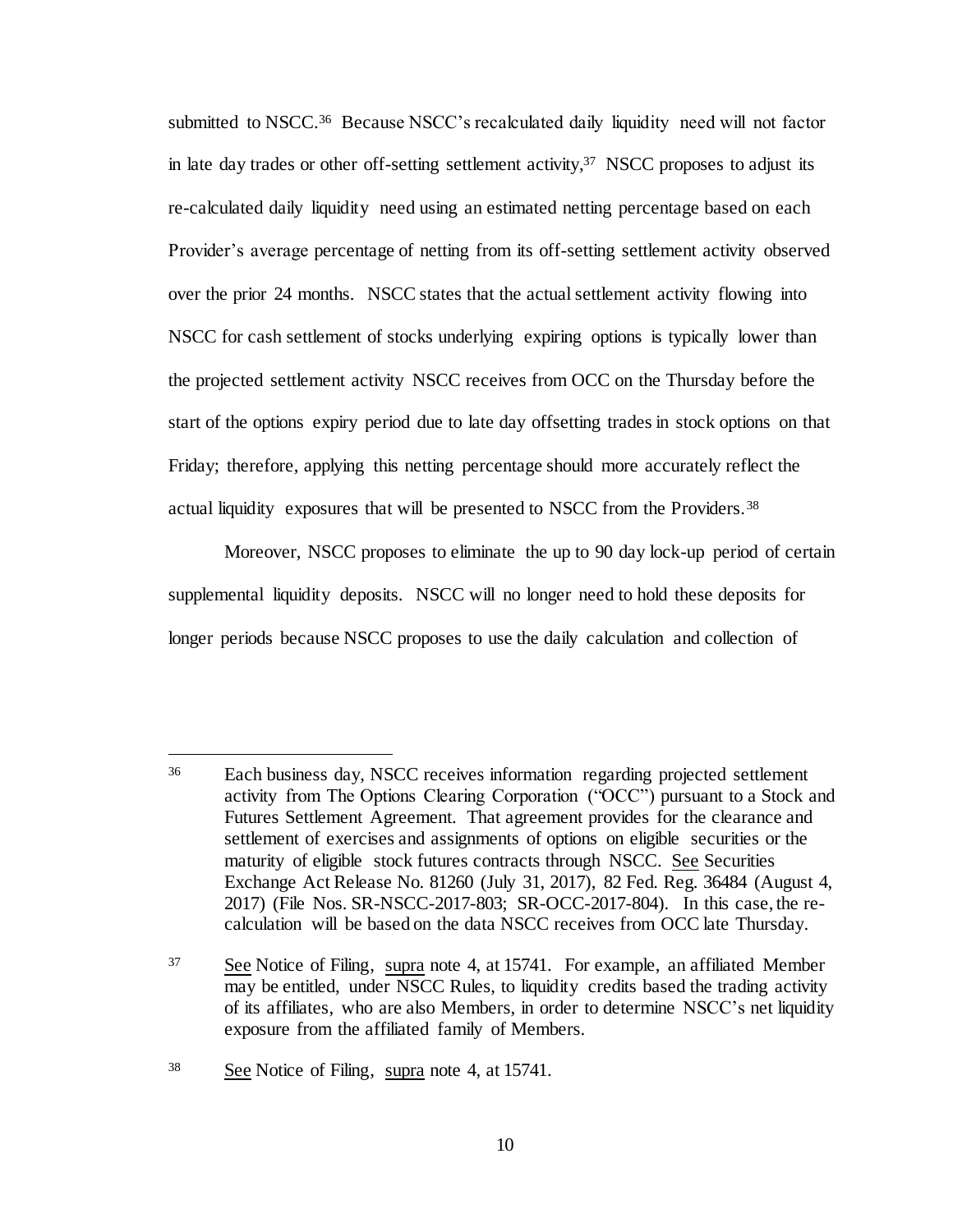supplemental liquidity deposits to help ensure NSCC maintains adequate liquidity resources each day, including throughout options expiry periods.<sup>39</sup>

## **ii. Proposed Discretionary Intraday Supplemental Liquidity Call Other Than During Options Expiry Periods**

Second, NSCC proposes to establish a discretionary intraday supplemental liquidity call on any business day other than the first business day during options expiry periods. Under this provision, NSCC will have the discretion to call for additional supplemental liquidity deposits on an intraday basis on any such business day if a Provider's increased activity levels during that day would cause a liquidity shortfall at NSCC. The amount of a Provider's intraday supplemental liquidity call, pursuant to NSCC's discretion, would be the difference between NSCC's daily liquidity need, recalculated to take into account the increase in the Provider's settlement activity during the day, and NSCC's qualifying liquid resources.

NSCC states that it would collect a discretionary intraday call in circumstances where NSCC believes it should accelerate the collection of a Provider's supplemental liquidity obligation because that Provider's intraday settlement activity would cause NSCC's liquidity needs to exceed its liquidity resources.<sup>40</sup> For example, NSCC may impose an intraday supplemental liquidity call on a Provider if NSCC determines that Provider is unlikely to meet its projected settlement obligations through the settlement cycle due to rapidly escalating financial stress.<sup>41</sup> NSCC will make this determination

<sup>39</sup> See id. at 15740.

<sup>40</sup> See id. at 15741-42.

<sup>41</sup> See id. at 15742.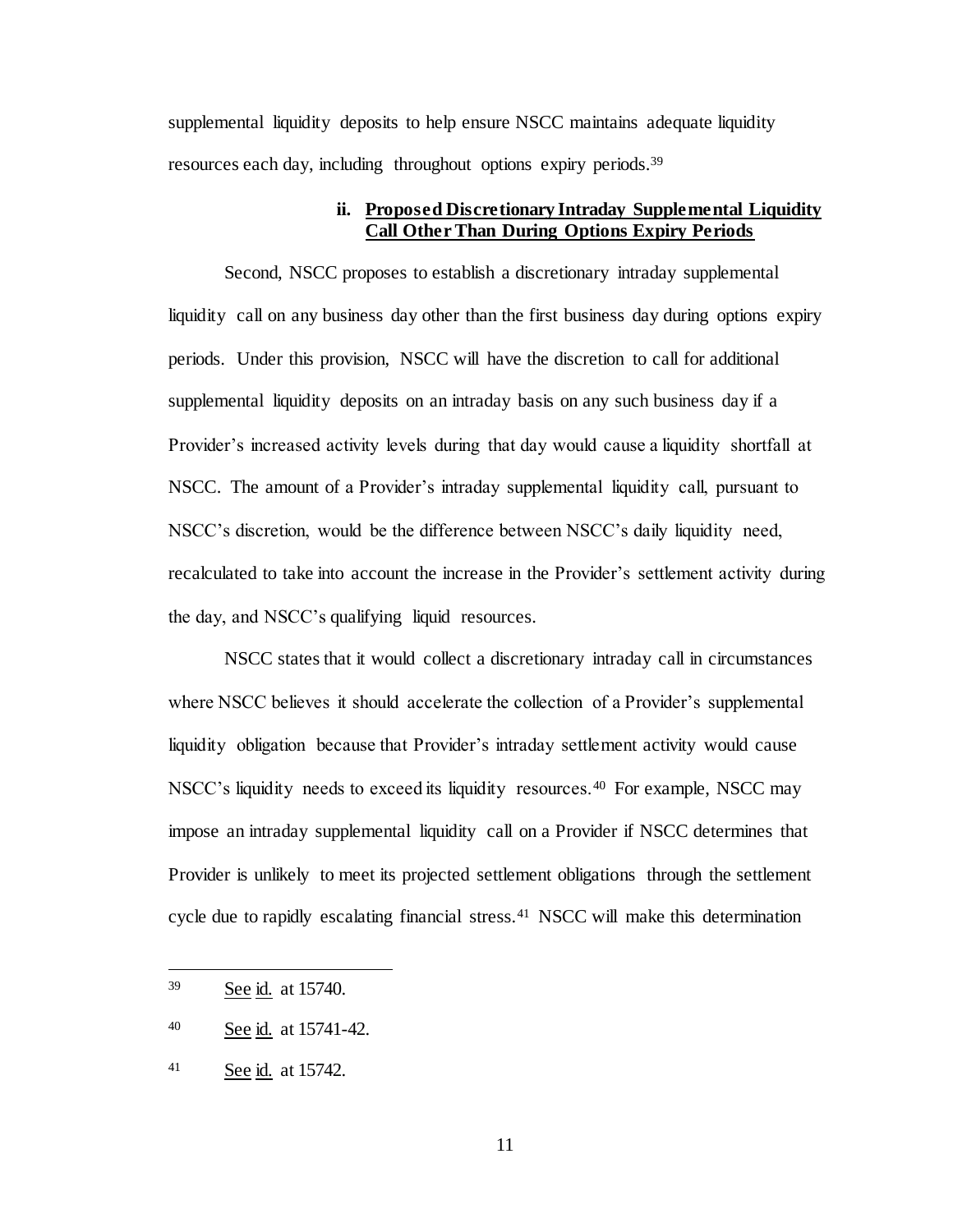based on a variety of factors, including NSCC's assessment of the Provider's ability to meet its obligations to NSCC (i.e., an assessment of the Provider's creditworthiness on a particular business day) or estimates of settlement activity that could offset settlement exposures and are not reflected in NSCC's liquidity estimates.<sup>42</sup>

## **3. Proposed Pro Rata Calculation of Supplemental Liquidity Deposits**

As a potential alternative to the calculation described above, NSCC proposes a discretionary pro rata calculation that could apply in the event two or more Providers each would be obligated to provide a supplemental liquidity deposit of more than \$2 billion on a business day pursuant to the calculation described above.<sup>43</sup> Under the proposed alternative, NSCC will have the option to allocate, on a pro rata basis, its largest liquidity need on a business day to all Providers that are required to make a supplemental liquidity deposit on that day, thereby reducing all such Providers' obligations to NSCC on that day. NSCC's determination will be based on the market conditions at that time. For example, NSCC may determine that, in certain market conditions, this alternative approach would be appropriate to alleviate liquidity pressures on all Providers required to make a supplemental liquidity deposit on that day.<sup>44</sup> NSCC states this alternative would allow NSCC to use this pro rata calculation to sufficiently cover its liquidity exposure on

l

<sup>44</sup> See Notice of Filing, supra note 4, at 15741.

<sup>42</sup> See id.

<sup>&</sup>lt;sup>43</sup> NSCC represents that it has never had two or more Providers owe more than \$2 billion on a calculation date since its adoption of the supplemental liquidity deposit Rules in 2013. Therefore, NSCC believes this alternative calculation would only be available in very limited circumstances. See Notice of Filing, supra note 4, at 15741.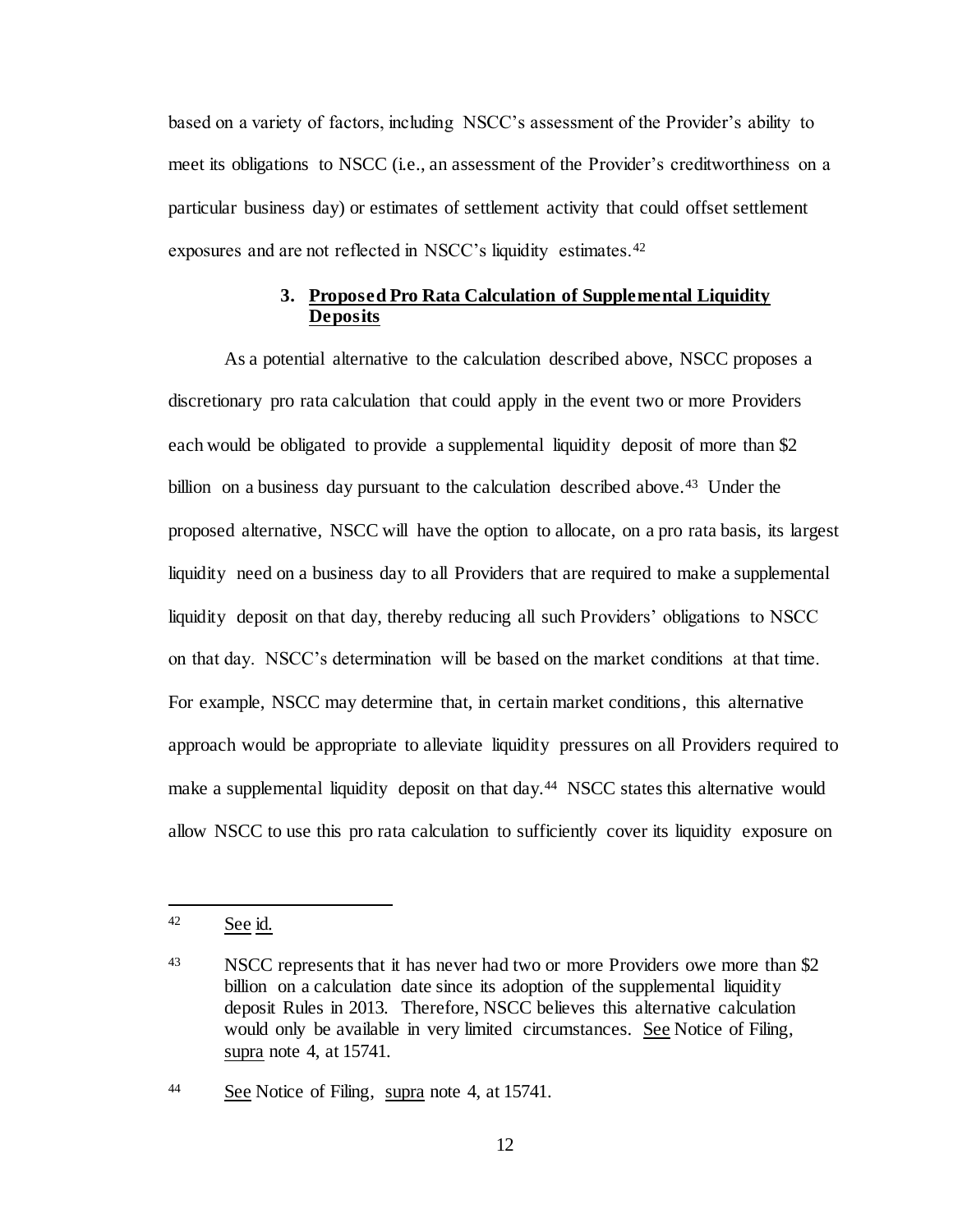that day, without requiring that all Providers fund the total amount of its calculated supplemental liquidity deposit on that day.

## **4. Proposed Clarifying Changes to the Treatment of Supplemental Liquidity Deposits**

As described in Section II.C.1 above, NSCC proposes to return supplemental liquidity deposits, including any amount funded pursuant to an intraday supplemental liquidity call, on the next business day. However, NSCC proposes to clarify that, consistent with its current Rules regarding excess Clearing Fund deposits, it will have the right to withhold all or any part of any Member's excess Clearing Fund deposits, including supplemental liquidity deposits, if that Member has been placed on the Watch List pursuant to the Rules or if NSCC determines that the Member's anticipated activities in the near future may reasonably be expected to be materially different than its activities of the recent past.<sup>45</sup> NSCC states that, while the proposed provision would not change NSCC's rights with respect to these funds, it would provide Members with greater transparency into how supplemental liquidity deposits will be treated under Rule 4.<sup>46</sup>

NSCC further proposes that it will hold a retired Provider's supplemental liquidity deposits for 30 calendar days after any of the Provider's open transactions have settled and obligations have been satisfied, <sup>47</sup> rather than return such deposits on the next business day. NSCC states that the proposed provision will help protect NSCC from

<sup>45</sup> See Section 9 of Rule 4, supra note 9. Proposed Section 12(a) of Rule 4(A) crossreferences to Section 9 of Rule 4.

<sup>46</sup> See Notice of Filing, supra note 4, at 15742.

<sup>47</sup> See Section 7 of Rule 4, supra note 9. Proposed Section 10 of Rule 4(A) crossreferences to Section 7 of Rule 4.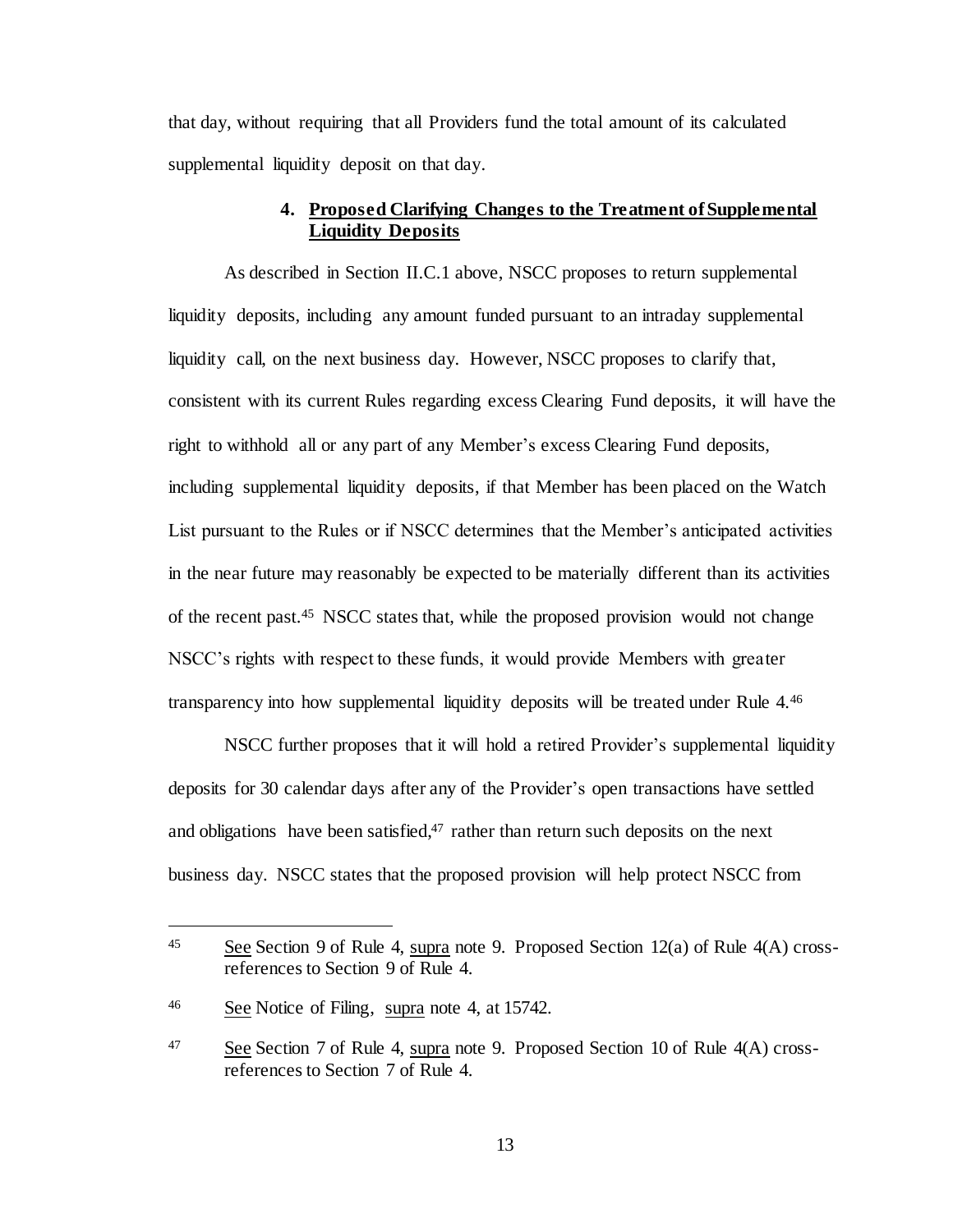liquidity risks presented by open transactions in the days following a firm's retirement and would align the treatment of these funds with the treatment of a retired Member's Required Fund Deposits.<sup>48</sup>

Additionally, NSCC proposes to simplify and clarify NSCC's right to debit Providers' accounts at NSCC if a Provider fails to meet its supplemental liquidity obligations, and NSCC's obligation to make available to Providers the amount of the Daily Liquidity Need that NSCC would have had in the event the Provider defaulted on the previous business day. NSCC states that, while the proposed miscellaneous changes will not significantly alter the structure of these provisions, they will provide transparency to Providers regarding their rights and obligations under the Rules.<sup>49</sup>

### **D. Partial Amendment No. 1**

On June 17, 2021, NSCC filed Partial Amendment No. 1 to revise its disclosure, pursuant to Item 3(a) of Form 19b-4, relating to the purpose of the Proposed Rule Change by including the following language at the beginning of its Item 3(a) disclosure:

As described in greater detail below, NSCC adopted the SLD requirements in 2013 to establish supplemental liquidity deposits to the Clearing Fund designed to ensure that NSCC has adequate liquidity resources to meet its liquidity needs during monthly options expiry settlement periods when NSCC observes significant increases in its liquidity exposures. Since that time, NSCC has continued to strengthen its liquidity risk management by diversifying its sources of qualifying liquid resources. These efforts are aimed at, for example, managing

j

<sup>48</sup> See Notice of Filing, supra note 4, at 15742.

 $49$  See id.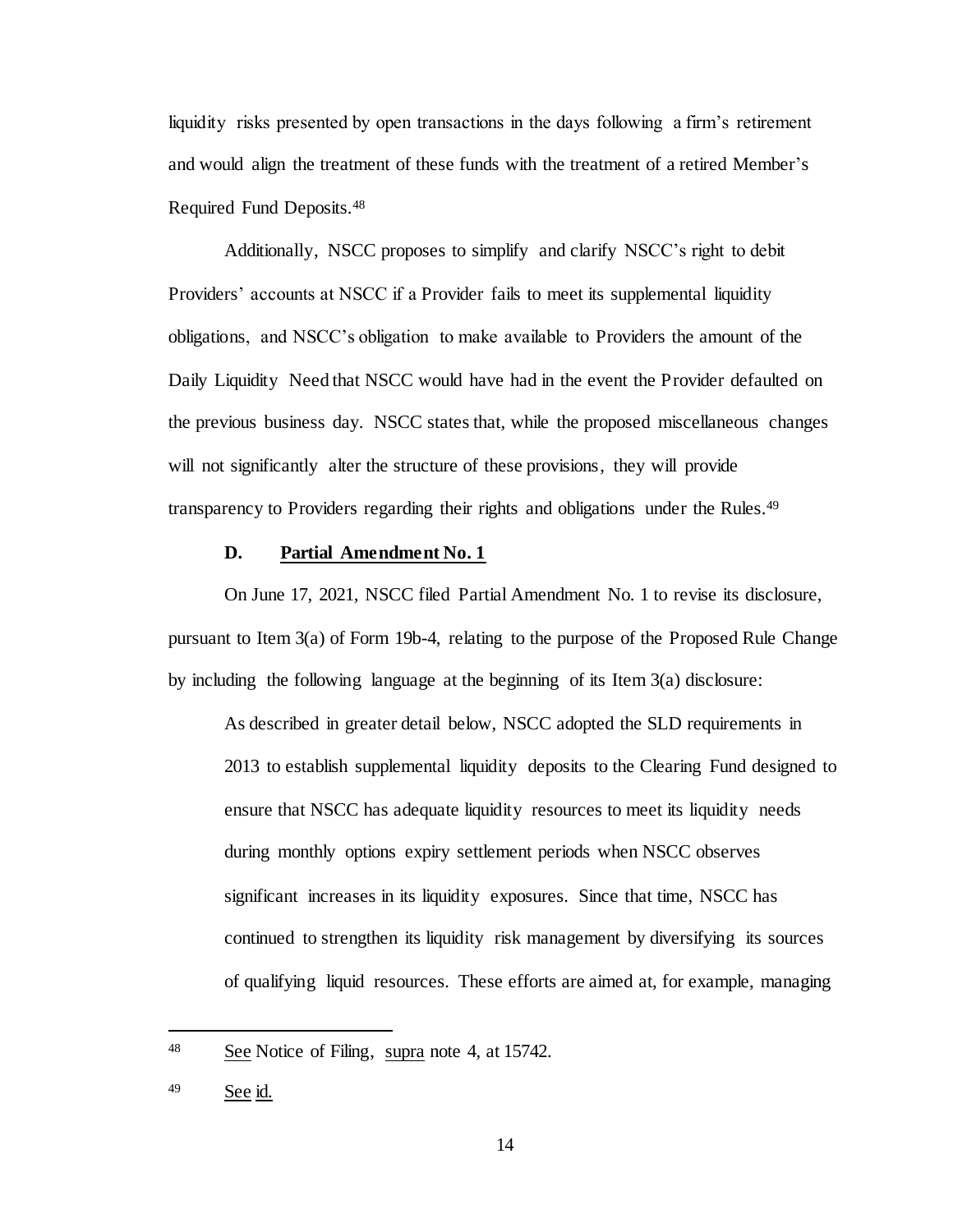the risk that any one of those sources is reduced.

In connection with these ongoing efforts, NSCC is proposing changes to the SLD requirements. As described in greater detail in this filing, the proposed changes include:

(1) calculating and collecting, when applicable, SLD on each Business Day, rather than only during the monthly options settlement periods.

(2) calculating SLD based on observed Member activity, rather than based on historical and forecasted settlement activity.

(3) adopting an intraday SLD calculation and collection, when applicable, on the first Business Day of the monthly options settlement periods based on additional exposures that are presented by options activity submitted after the start of day.

(4) eliminating the 90-day holding period for certain SLD.

(5) adopting a discretionary, alternative pro rata calculation of Members' SLD requirements that would apply in certain circumstances and allow NSCC to allocate its largest liquidity need on a Business Day among Members that are required to pay SLD, rather than collect separate SLD from each of those Members.

In Partial Amendment No. 1, NSCC clarifies its disclosure describing the purpose of the proposal, pursuant to Item 3(a) of Form 19b-4. NSCC does not, however, make changes to the proposal itself, including the proposed text of the Rules that was provided as Exhibit 5 to the Proposed Rule Change. Therefore, Partial Amendment No. 1, NSCC does not alter the manner in which the Proposed Rule Change would nor does it alter the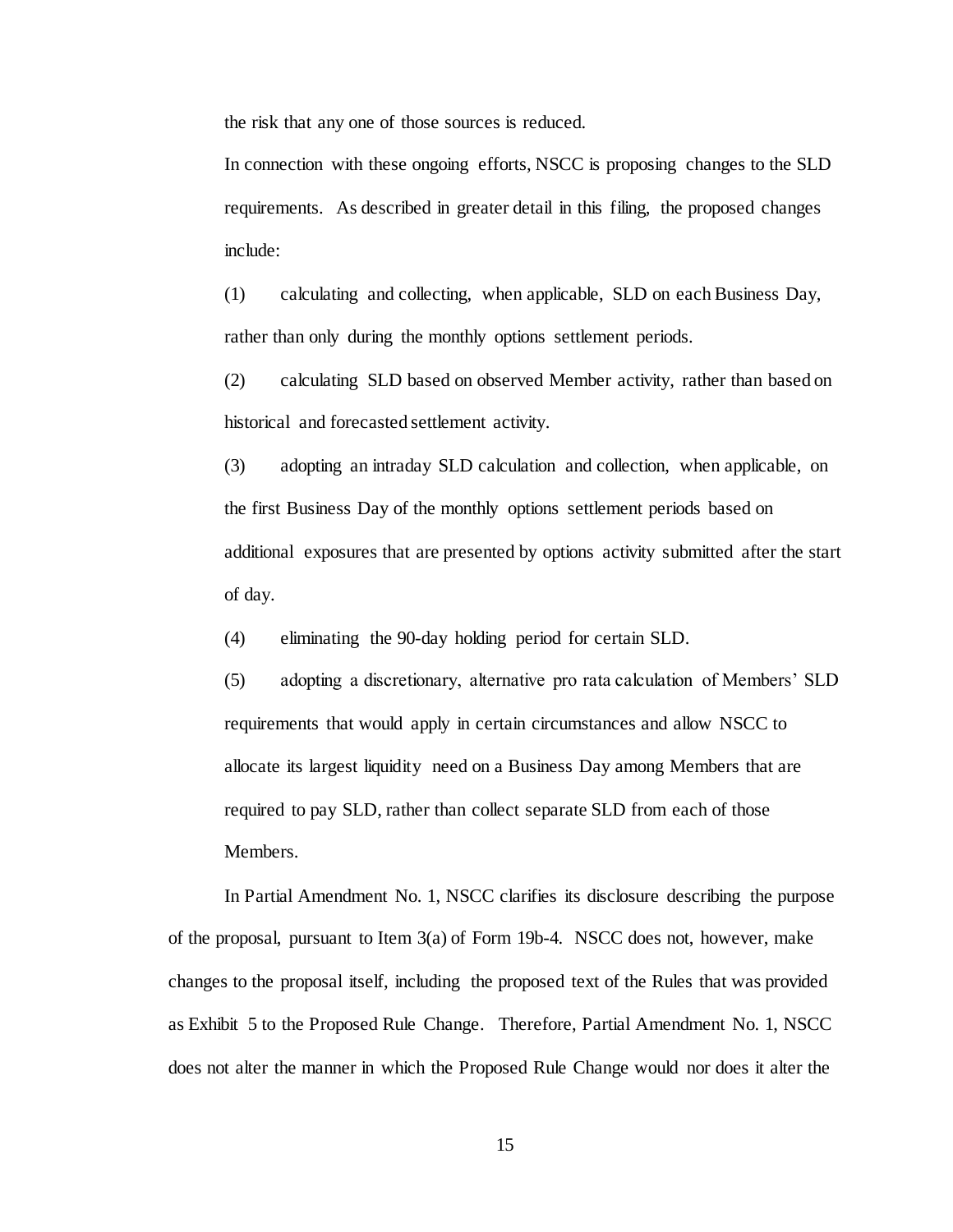manner in which the Proposed Rule Change will affect its Members or other interested persons.

#### **III. DISCUSSION AND COMMISSION FINDINGS**

Section  $19(b)(2)(C)$  of the Act<sup>50</sup> directs the Commission to approve a proposed rule change of a self-regulatory organization if it finds that such proposed rule change is consistent with the requirements of the Act and the rules and regulations thereunder applicable to such organization. After careful consideration, the Commission finds that the Proposed Rule Change is consistent with the requirements of the Act and the rules and regulations applicable to NSCC. In particular, the Commission finds that the Proposed Rule Change is consistent with Section  $17A(b)(3)(F)^{51}$  of the Act and Rule 17Ad-22(e)(7) <sup>52</sup> thereunder.

#### **A. Consistency with Section 17A(b)(3)(F) of the Act**

Section  $17A(b)(3)(F)^{53}$  of the Act requires, in part, that the rules of a clearing agency, such as NSCC, be designed to, among other things, promote the prompt and accurate clearance and settlement of securities transactions and assure the safeguarding of securities and funds which are in the custody or control of the clearing agency or for which it is responsible. The Commission finds that the Proposed Rule Change is consistent with Section  $17A(b)(3)(F)$  of the Act for the reasons stated below.

As described above in Section II.B, NSCC can face sudden liquidity shortfalls on

l

<sup>53</sup> 15 U.S.C. 78q-1(b)(3)(F).

<sup>50</sup> 15 U.S.C. 78s(b)(2)(C).

 $51$  15 U.S.C. 78q-1(b)(3)(F).

<sup>52</sup> 17 CFR 240.17Ad-22(e)(7)(i) and (ii).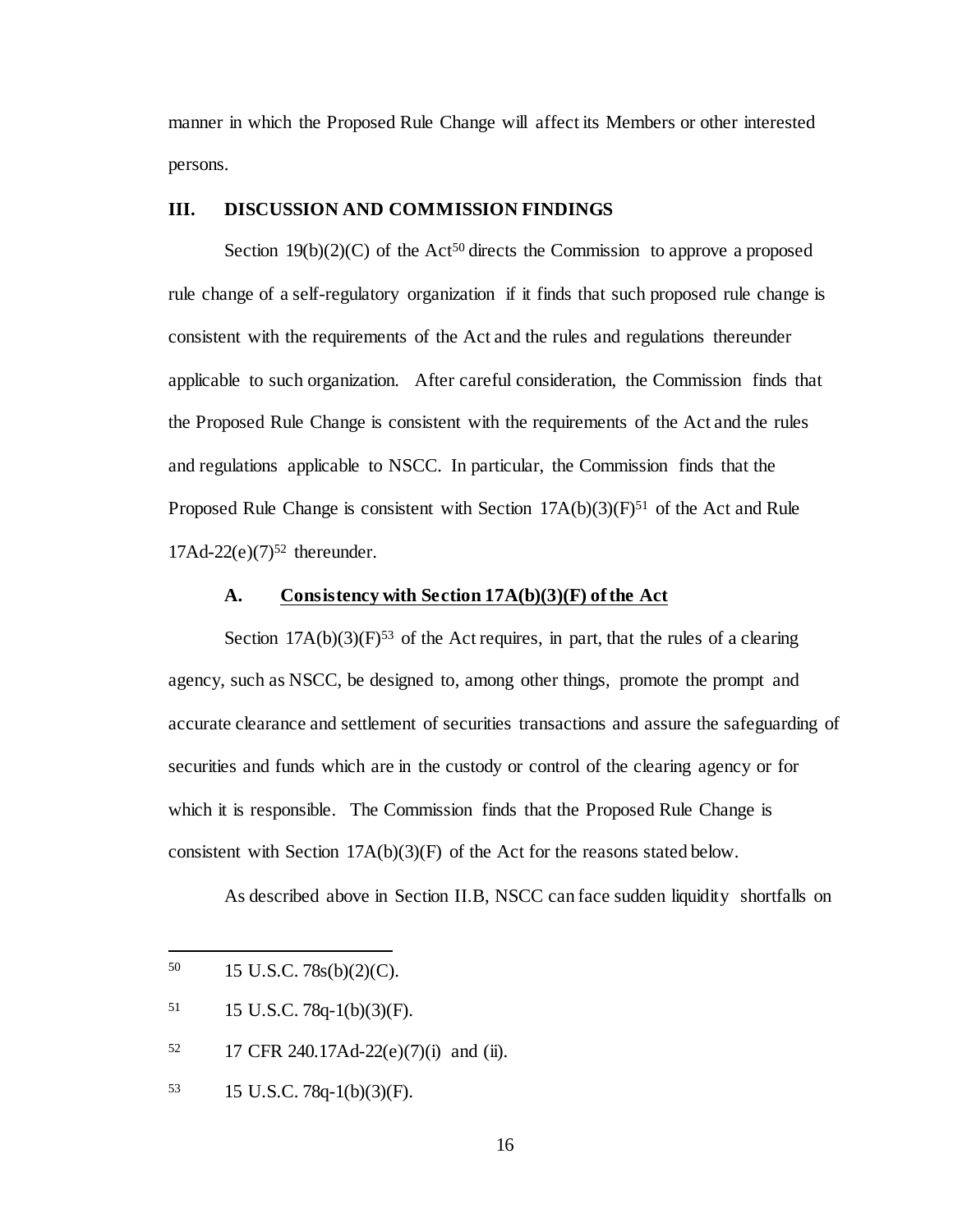any business day, particularly during volatile market conditions, which can be unrelated to options expiration. As a CCP, it is imperative that NSCC maintains adequate resources to satisfy liquidity needs arising from its settlement obligations, including in the event of a Member default. However, NSCC currently may only collect supplemental liquidity deposits during monthly options expiry periods. As described above in Section II.C.1, the Proposed Rule Change is designed to allow NSCC to respond quickly to sudden liquidity shortfalls that may arise, regardless of timing, by collecting supplemental liquidity deposits based on a daily calculation, instead of being limited to only the monthly options expiration period. The ability to calculate and collect supplemental liquidity deposits, as applicable, on a daily basis should help NSCC more accurately manage its daily liquidity exposures based on Members' actual activity. Moreover, the proposal would allow NSCC to determine the amount of supplemental liquidity deposits based on Members' actual activity, providing more precise and, potentially, lower charges for Members than provided under the current methodology, which uses estimates based on a look-back period and can, on occasion, result in NSCC collecting more resources than needed to cover its exposure.

Further, as described above in Section II.C.3, the proposal will provide NSCC with additional flexibility over the timing and amount of collections. First, establishing the mandatory intraday supplemental liquidity calls on the first business day of the monthly options expiry periods should help NSCC continue to manage the potential increased liquidity exposures that may arise from options settlement-related activity by allowing it to accelerate the collection of supplemental liquidity deposits on that day, as opposed to waiting for the proposed daily collection that would occur on the morning of

17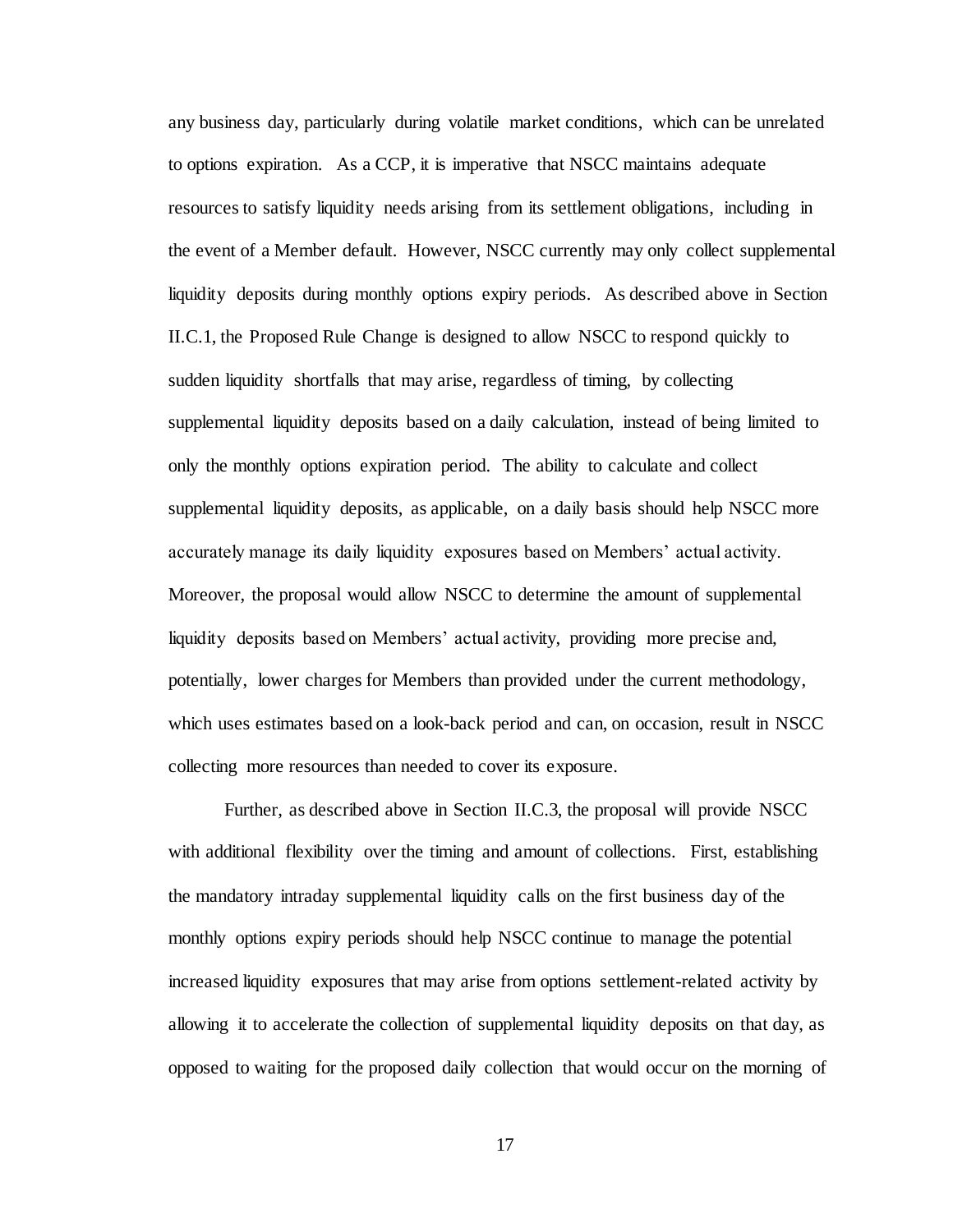the following business day. Second, the proposed discretionary intraday supplemental liquidity calls should collect additional supplemental liquidity deposits from Members whose activity outside of the monthly options expiry periods may cause a sudden increase in NSCC's liquidity needs on an overnight basis. Moreover, as described above in Section II.C.3, the proposed alternative pro rata calculation that NSCC may apply in certain circumstances will provide NSCC the flexibility to determine the total amount collected on a business day, while continuing to collect sufficient liquidity to complete end-of-day settlement in the event the Provider with the largest payment obligation defaults.

Additionally, as described above in Section II.C.4, the proposed clarifying changes would make the rights and obligations of both NSCC and its Members under the Rules more transparent and easier to understand. A clearer rule supports the ability of Members to meet their supplemental liquidity deposit requirements and understand how NSCC will treat such deposits, and the liquidity provided to NSCC through supplemental liquidity deposits would allow it to complete end-of-day settlement in the event the Provider with the largest payment obligation defaults.

For the reasons stated above, the Commission finds the Proposed Rule Change is designed to allow NSCC to address potential sudden liquidity exposures that may arise on a daily basis. The daily calculation and collection of supplemental liquidity deposits should allow NSCC to effectively cover those liquidity exposures and, should help NSCC ensure it can complete settlement for all its Members in the event one Member defaults, which the Commission believes should promote the prompt and accurate clearance and settlement of securities transactions. Moreover, the Commission believes that enhancing

18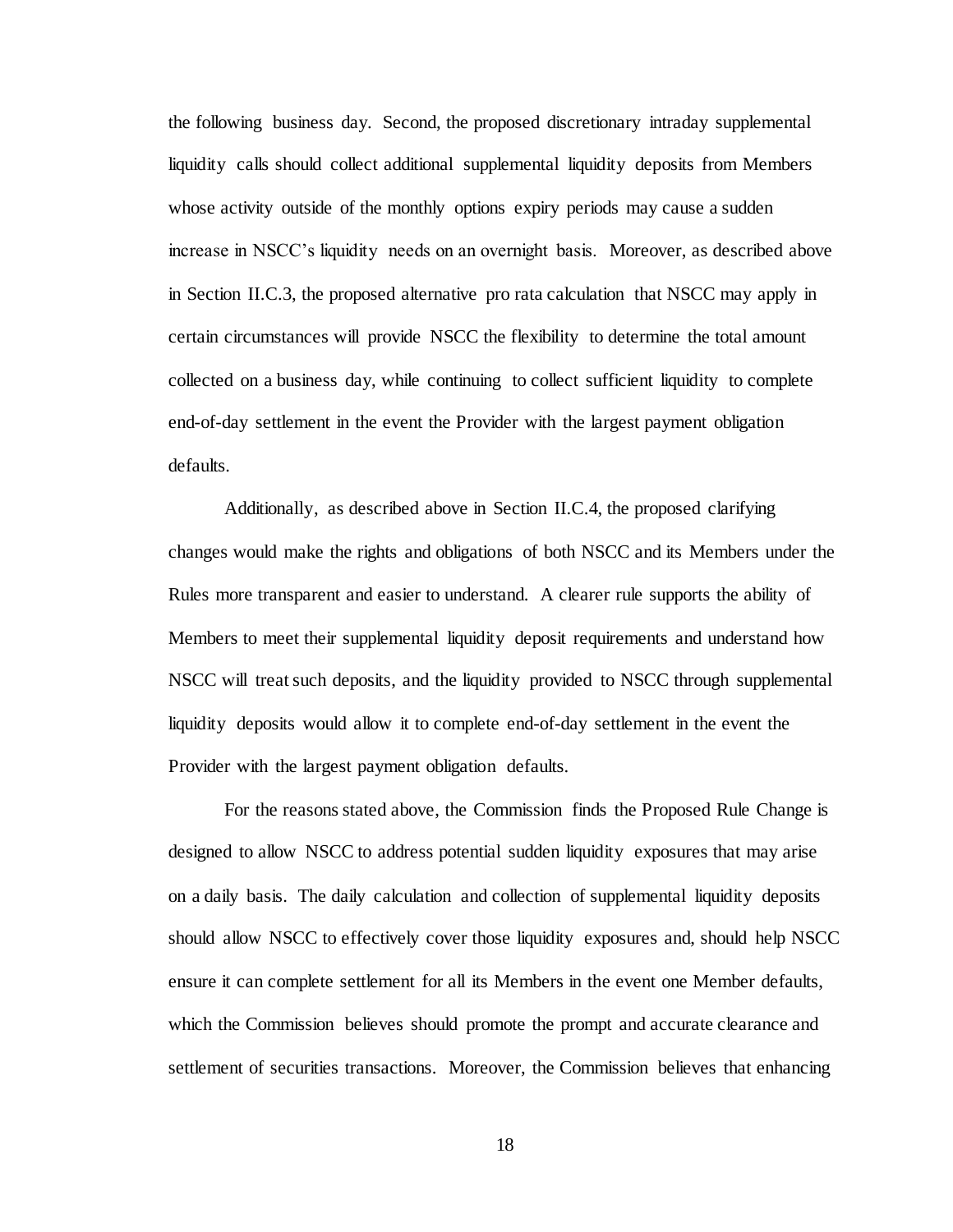NSCC's ability to complete settlement in the event of a Member default should help avoid the potential for loss mutualization among the non-defaulting members and potential impacts on the broader financial system, which is consistent with assuring the safeguarding of securities and funds which are in its custody or control. Accordingly, the Commission finds the changes proposed in the Proposed Rule Change are consistent with Section  $17A(b)(3)(F)$  of the Act.<sup>54</sup>

#### **B. Consistency with Rule 17Ad-22(e)(7)(i) and (ii)**

The Commission finds the changes proposed in the Proposed Rule Change are consistent with Rules  $17Ad-22(e)(7)(i)$  and (ii), each promulgated under the Act,<sup>55</sup> for the reasons described below.

Rule  $17\text{Ad}-22\text{(e)}(7)$ (i) under the Act requires that a covered clearing agency establish, implement, maintain and enforce written policies and procedures reasonably designed to maintain sufficient liquid resources at the minimum in all relevant currencies to effect same-day and, where appropriate, intraday and multiday settlement of payment obligations with a high degree of confidence under a wide range of foreseeable stress scenarios that includes, but is not limited to, the default of the participant family that would generate the largest aggregate payment obligation for the covered clearing agency in extreme but plausible market conditions.<sup>56</sup> Rule 17Ad-22(e)(7)(ii) under the Act requires that a cover clearing agency establish, implement, maintain and enforce written policies and procedures reasonably designed to hold qualifying liquid resources sufficient

l

<sup>55</sup> 17 CFR 240.17Ad-22(e)(7)(i) and (ii).

<sup>56</sup> 17 CFR 240.17Ad-22(e)(7)(i).

<sup>54</sup> 15 U.S.C. 78q-1(b)(3)(F).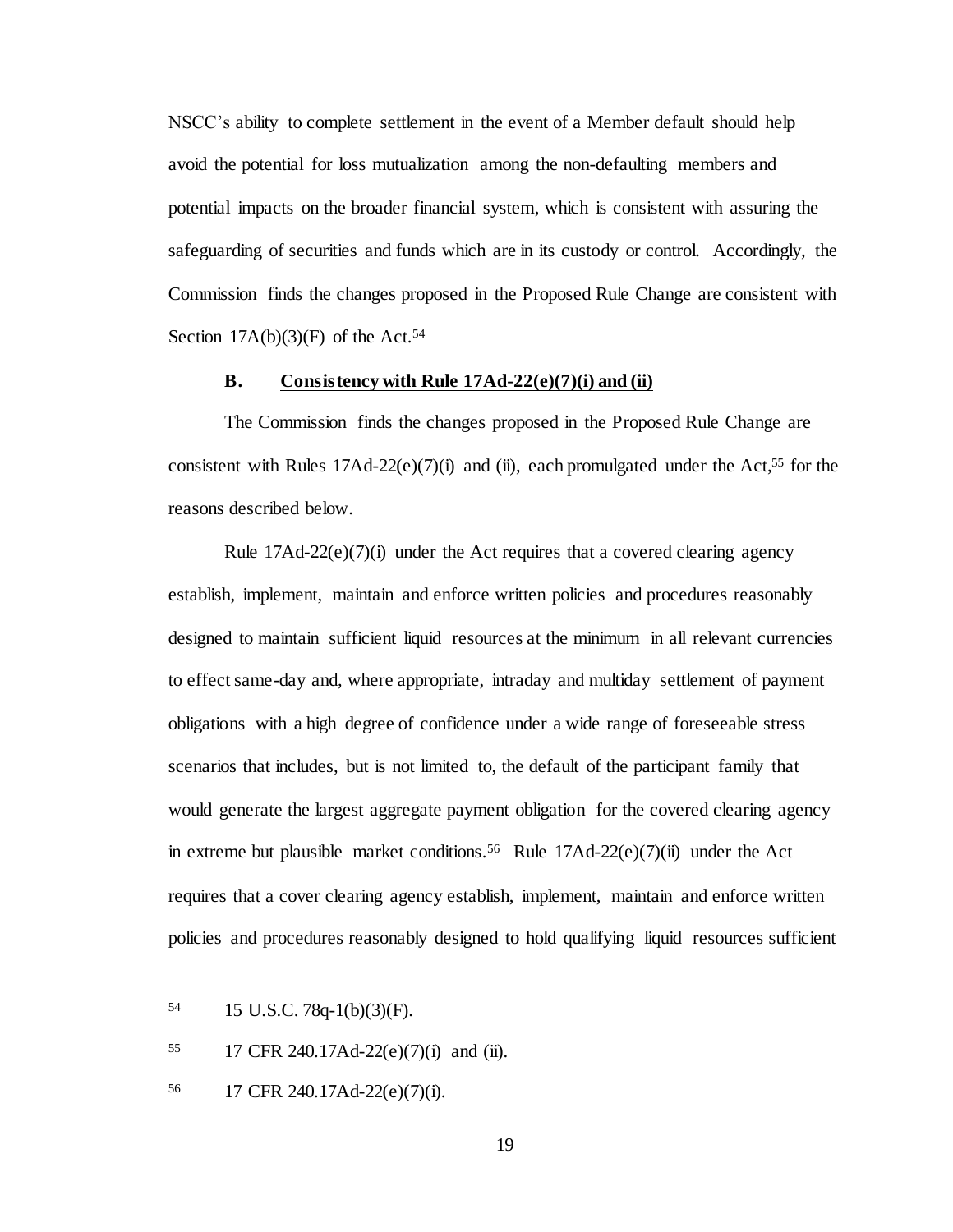to meet the minimum liquidity resource requirement under Rule  $17\text{Ad}-22(e)(7)(i)$  in each relevant currency for which the covered clearing agency has payment obligations owed to its clearing members. 57

As described above in Sections II.C.1 and 2, the Proposed Rule Change would help strengthen NSCC's ability to maintain sufficient liquid resources to complete endof-day settlement in the event of the Member default by allowing NSCC to calculate and collect, when applicable, supplemental liquidity deposits every business day, or on an intraday basis, from those Members that pose the largest liquidity exposures to NSCC on that day. These resources would be available to NSCC to complete end-of-day settlement in the event of the default of a Member. Moreover, the Commission has reviewed and considered the impact study results provided by NSCC comparing the proposal against the observed regulatory liquidity needs and NSCC's qualifying liquid resources available during the period from 2016 through 2020, to assess both pro-forma and hypothetical impacts of the proposal under various liquidity scenarios,<sup>58</sup> and finds that these results generally indicated that the proposal would continue allow NSCC to meet its regulatory liquidity obligations.

In addition, deposits made to satisfy supplemental liquidity deposit obligations are currently and will continue to be required to be made as cash deposits, which will continue to be held by NSCC at either its cash deposit account at the Federal Reserve

<sup>57 17</sup> CFR 240.17Ad-22(e)(7)(ii). For purposes of Rule 17Ad-22(e)(7)(ii), "qualifying liquid resources" are defined in Rule 17Ad-22(a)(14) as including, in part, cash held either at the central bank of issue or at creditworthy commercial banks. 17 CFR 240.17Ad-22(a)(14).

<sup>58</sup> See supra note 32 and accompanying text.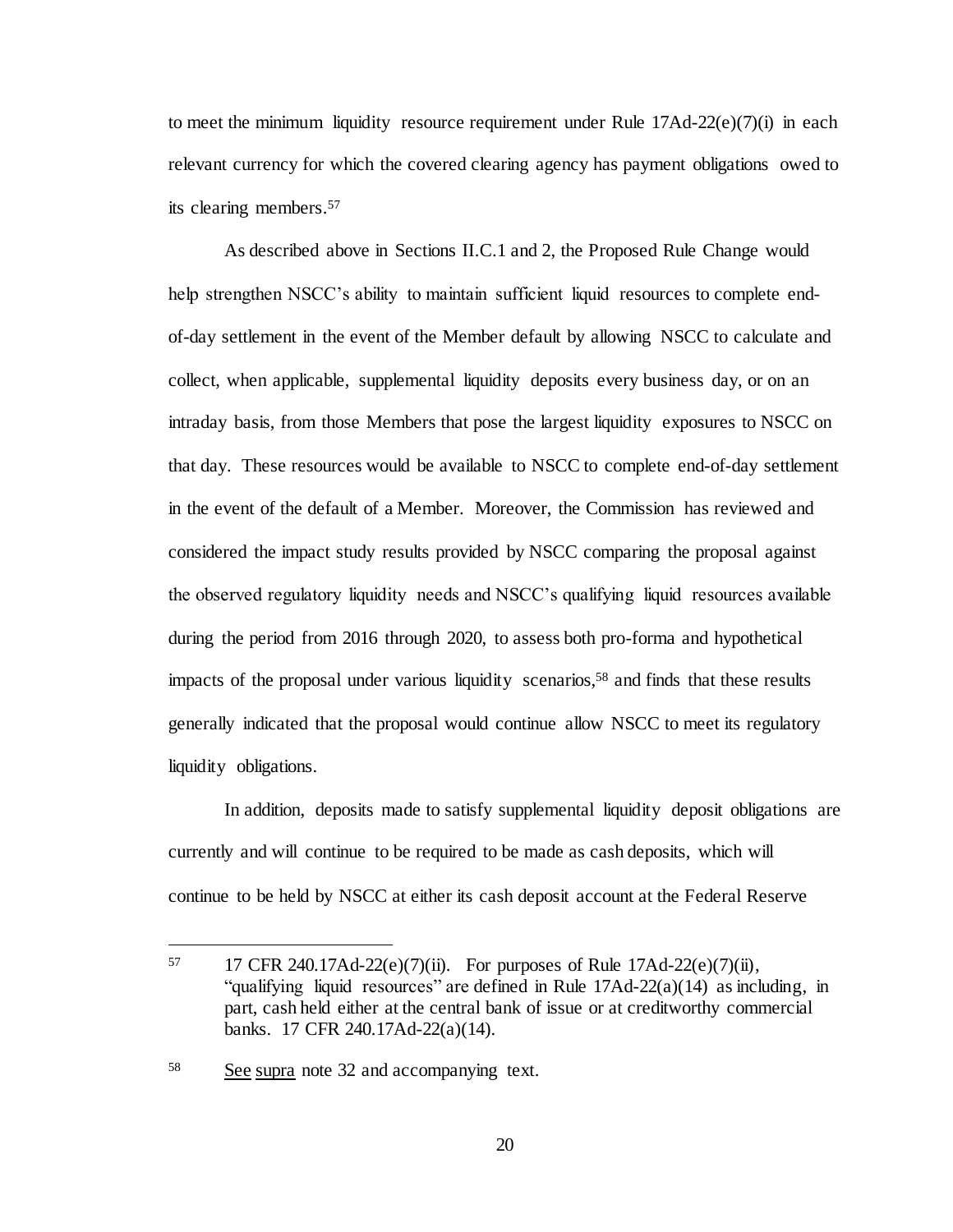Bank of New York, at a creditworthy commercial bank, or in other investments pursuant to NSCC's Clearing Agency Investment Policy.<sup>59</sup> Therefore, supplemental liquidity deposits would continue to be considered a qualifying liquid resource, as defined by Rule  $17\text{Ad}-22(a)(14)$ ,<sup>60</sup> and would support NSCC's ability to hold qualifying liquid resources sufficient to meet the minimum liquidity resource requirement under Rule 17Ad- $22(e)(7)(i)$ , <sup>61</sup> as required by Rule 17Ad-22(e)(7)(ii). <sup>62</sup>

Accordingly, the Commission finds that implementation of the proposed amendments to NSCC's supplemental liquidity deposit requirements would be consistent with Rule  $17\text{Ad}-22(e)(7)(i)$  and (ii) under the Act.<sup>63</sup>

### **IV. SOLICITATION OF COMMENTS**

Interested persons are invited to submit written data, views, and arguments concerning the foregoing, including whether the proposed rule change, as modified by Partial Amendment No. 1, is consistent with the Act. Comments may be submitted by any of the following methods:

#### Electronic Comments:

l

Use the Commission's Internet comment form

- <sup>60</sup> 17 CFR 240.17Ad-22(a)(14).
- $61$  17 CFR 240.17Ad-22(e)(7)(i).
- <sup>62</sup> 17 CFR 240.17Ad-22(e)(7)(ii).
- <sup>63</sup> 17 CFR 240.17Ad-22(e)(7).

<sup>59</sup> See Securities Exchange Act Release Nos. 79528 (December 12, 2016), 81 Fed. Reg. 91232 (December 16, 2016) (File Nos. SR-DTC-2016-007, SR-FICC-2016- 005, SR-NSCC-2016-003); 84949 (December 21, 2018), 83 Fed. Reg. 67779 (December 31, 2018) (File Nos. SR-DTC-2018-012, SR-FICC-2018-014, SR-NSCC-2018-013).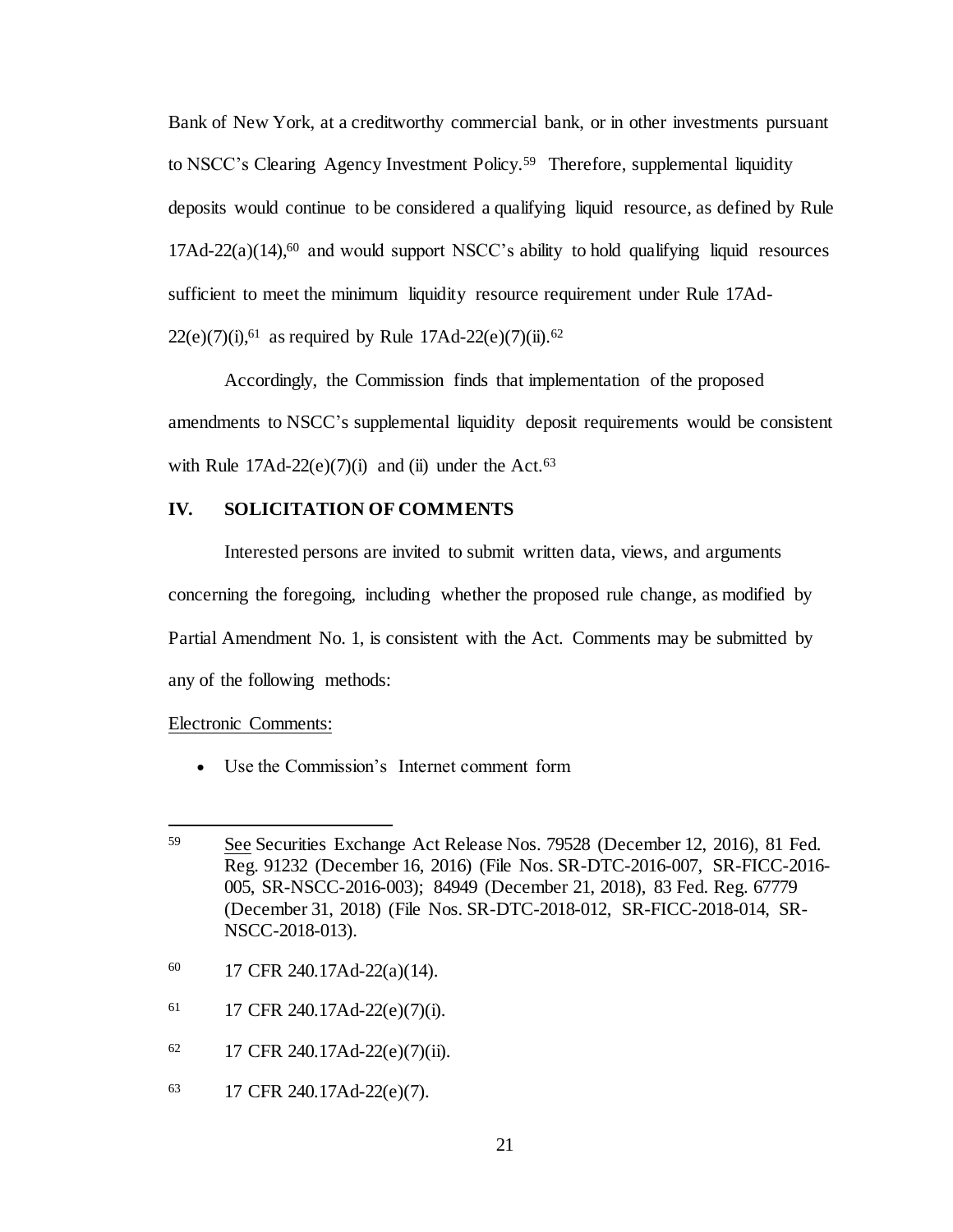(http://www.sec.gov/rules/sro.shtml); or

• Send an e-mail to rule-comments@sec.gov. Please include File Number SR-NSCC-2021-002 on the subject line.

#### Paper Comments:

• Send paper comments in triplicate to Secretary, Securities and Exchange Commission, 100 F Street, NE, Washington, DC 20549.

All submissions should refer to File Number SR-NSCC-2021-002.This file number should be included on the subject line if e-mail is used. To help the Commission process and review your comments more efficiently, please use only one method. The Commission will post all comments on the Commission's Internet website (http://www.sec.gov/rules/sro.shtml). Copies of the submission, all subsequent amendments, all written statements with respect to the proposed rule change that are filed with the Commission, and all written communications relating to the proposed rule change between the Commission and any person, other than those that may be withheld from the public in accordance with the provisions of 5 U.S.C. 552, will be available for website viewing and printing in the Commission's Public Reference Room, 100 F Street, NE, Washington, DC 20549 on official business days between the hours of 10:00 a.m. and 3:00 p.m. Copies of the filing also will be available for inspection and copying at the principal office of NSCC and on DTCC's website (http://dtcc.com/legal/sec-rulefilings.aspx). All comments received will be posted without change. Persons submitting comments are cautioned that we do not redact or edit personal identifying information from comment submissions. You should submit only information that you wish to make available publicly. All submissions should refer to File Number SR-NSCC-2021-002 and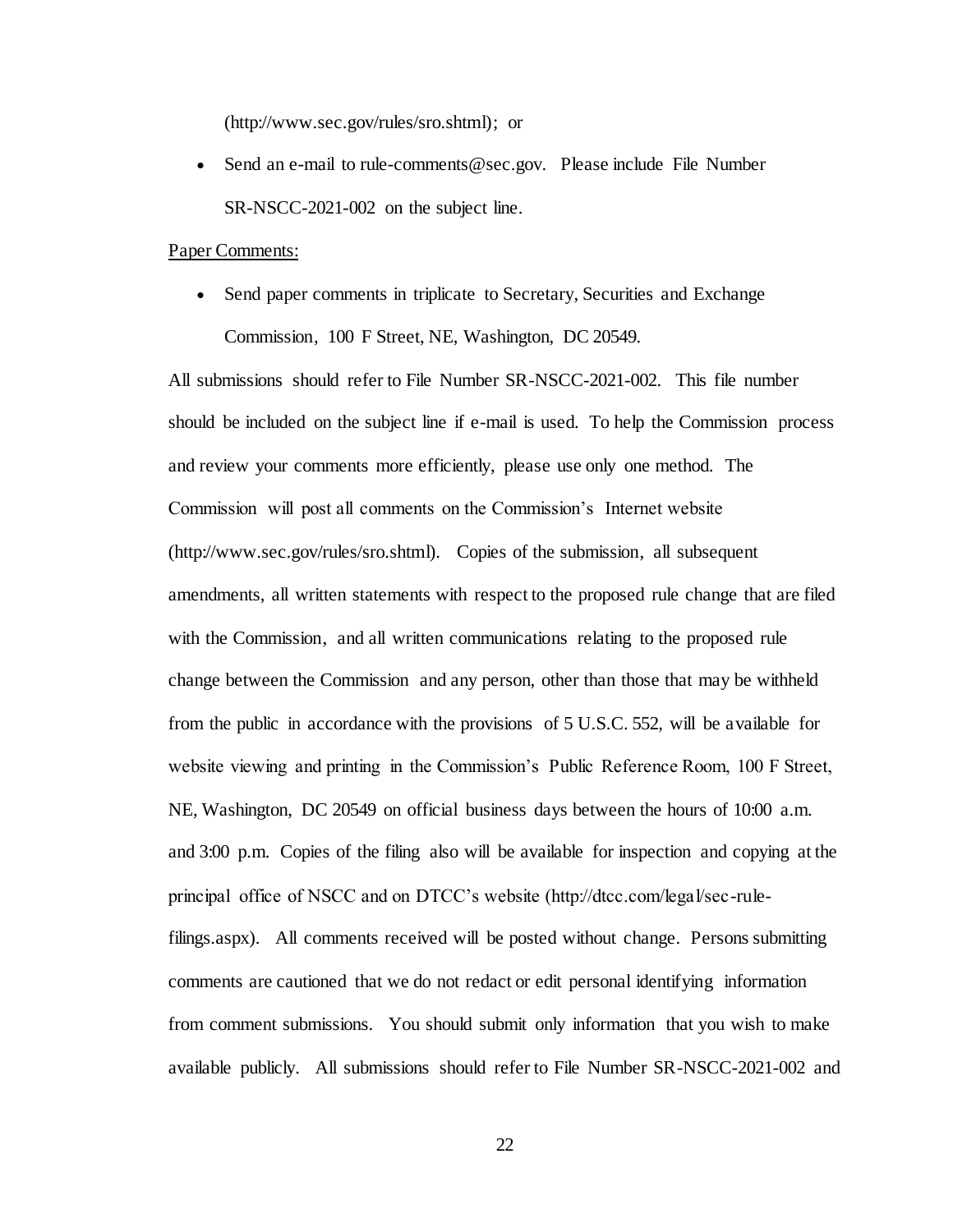should be submitted on or before [insert date 21 days from publication in the Federal Register].

## **V. ACCELERATED APPROVAL OF THE PROPOSED RULE CHANGE, AS MODIFIED BY PARTIAL AMENDMENT NO. 1**

The Commission finds good cause, pursuant to Section  $19(b)(2)$  of the Act, <sup>64</sup> to approve the proposed rule change prior to the 30th day after the date of publication of Partial Amendment No. 1 in the Federal Register. As discussed in Section II.D above, in Partial Amendment No. 1, NSCC amends its Form 19b-4, Item 3(a) disclosure to provide additional description of the purpose of the Proposed Rule Change, and Partial Amendment No. 1 does change the substance of the proposal, the proposed text of the Rules that was provided as Exhibit 5 to the Proposed Rule Change, the manner in which the Proposed Rule Change will operate, or the manner in which the Proposed Rule Change will affect its Members or other interested persons.

Furthermore, as discussed in Section III.A above, the Commission believes that the Proposed Rule Change, as modified by Partial Amendment No. 1, should help NSCC ensure it can complete settlement for all its Members in the event one Member defaults, which the Commission believes should promote the prompt and accurate clearance and settlement of securities transactions, consistent with Section 17A(b)(3)(F).<sup>65</sup> Therefore, the Commission believes the nature of the changes in Partial Amendment No. 1 and NSCC's intended enhancements to its daily liquidity risk management warrants accelerated approval of the Proposed Rule Change. Accordingly, the Commission finds

<sup>64</sup> 15 U.S.C. 78s(b)(2).

<sup>65</sup> 15 U.S.C. 78q-1(b)(3)(F)